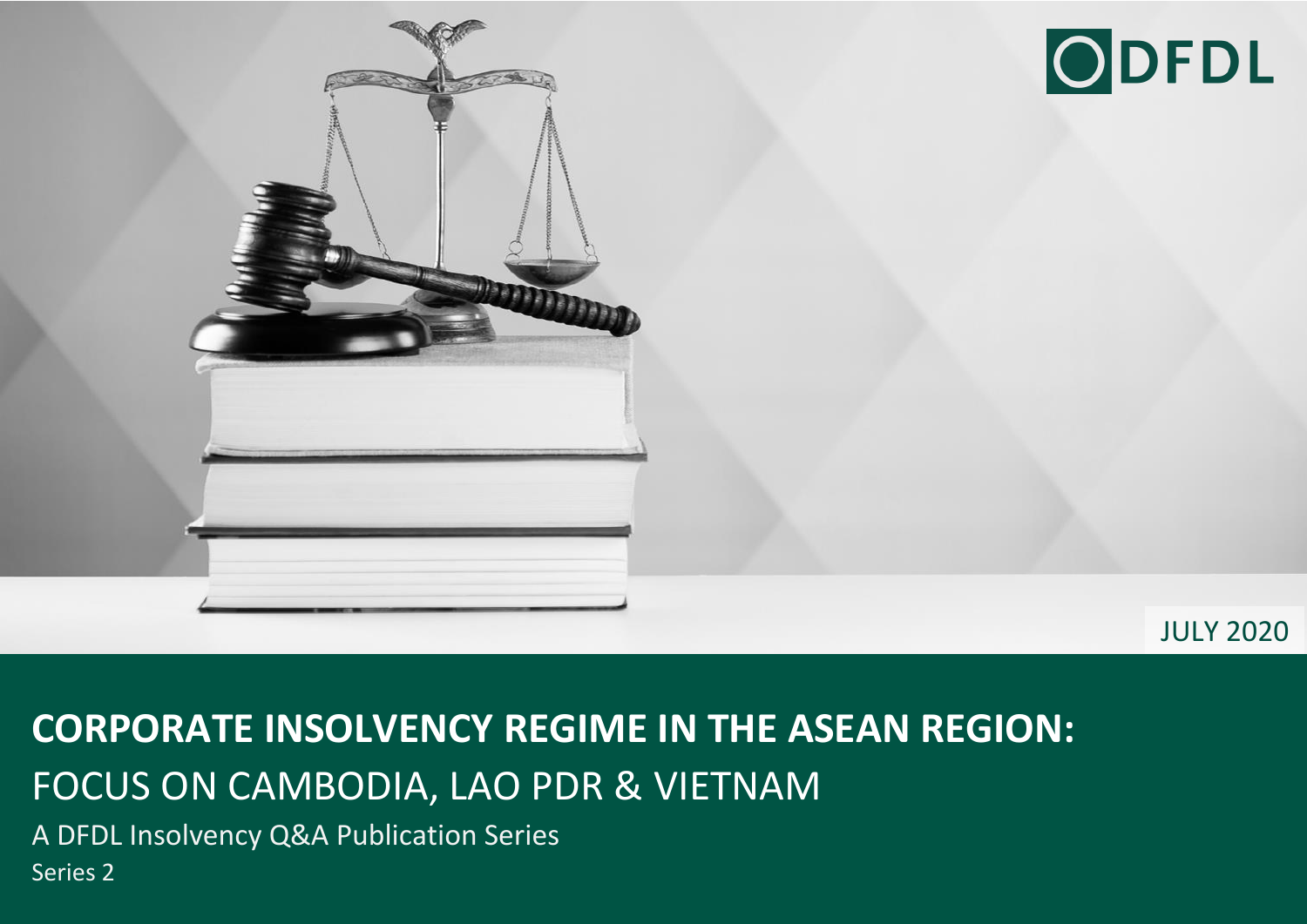| <b>Question No.1</b> | What is the primary legislation which governs corporate insolvency?<br>And, are there any other laws in force dealing with corporate insolvency?                                                                                                                                                                                                                                                                                                                                                                                                                                                                                                                                                                                                                                                                                                                      |
|----------------------|-----------------------------------------------------------------------------------------------------------------------------------------------------------------------------------------------------------------------------------------------------------------------------------------------------------------------------------------------------------------------------------------------------------------------------------------------------------------------------------------------------------------------------------------------------------------------------------------------------------------------------------------------------------------------------------------------------------------------------------------------------------------------------------------------------------------------------------------------------------------------|
| <b>CAMBODIA</b>      | The primary legislation governing corporate insolvency in Cambodia is the Insolvency Law enacted on 16 October 2007 and promulgated on 7 December 2007<br>("Law"). There are no other current Cambodian regulations that deal with corporate insolvency, except where the corporate entity is also regulated under<br>banking, insurance or securities laws in Cambodia.<br>Article 6(1) of the Law states that it applies to business persons, partnerships or other legal entities formed under the laws of Cambodia, or foreign-registered<br>entities which own assets in Cambodia.                                                                                                                                                                                                                                                                               |
| <b>LAO PDR</b>       | The primary legislation governing corporate rehabilitation and bankruptcy is the new Enterprise Rehabilitation and Bankruptcy Law (Nº 75/NA, 26 December<br>2019) (the "Bankruptcy Law").<br>The Bankruptcy Law posted on the official gazette on 25 May 2020 and came into effect 15 days thereafter, replacing the previous Law on Enterprise Bankruptcy<br>(Nº 06/NA, 14 October 1994).<br>Voluntary enterprise liquidation/winding up is handled via the Enterprise Law (Nº 46/NA, 26 December 2013) but is not addressed below.                                                                                                                                                                                                                                                                                                                                  |
| <b>VIETNAM</b>       | The primary legislation concerning corporate insolvency is the Law on Bankruptcy of Vietnam No. 51/2014/QH14 of the National Assembly of Vietnam dated<br>19 June 2014 (The "Bankruptcy Law").<br>The Civil Code No. 91/2015/QH13 of the Vietnamese National Assembly dated 24 November 2015 (the "Civil Code") specifies that the bankruptcy of legal entities<br>be conducted in accordance with the Bankruptcy Law. Additionally, the Law on Enterprises No. 68/2014/QH13 of the National Assembly of Vietnam dated 26<br>November 2014 (the "Enterprise Law") regulates the rights and obligations of companies' individuals (i.e. members of limited companies with two or more<br>members; shareholders, members of the Board of Directors of joint stock companies etc.) when preparing a decision or petition for bankruptcy or insolvency of<br>the company. |
| Question No. 2       | Is there any conflict of provisions in the corporate insolvency laws?                                                                                                                                                                                                                                                                                                                                                                                                                                                                                                                                                                                                                                                                                                                                                                                                 |
| <b>CAMBODIA</b>      | While there are no conflict provisions, Article 6(3) of the Law states that insolvency proceedings shall not be commenced under the Law against any debtor or<br>creditor that is also regulated under the Law on Banking and Financial Institutions, Law on Insurance or Law on Non-Government Securities, as mentioned above<br>in item 1.                                                                                                                                                                                                                                                                                                                                                                                                                                                                                                                          |

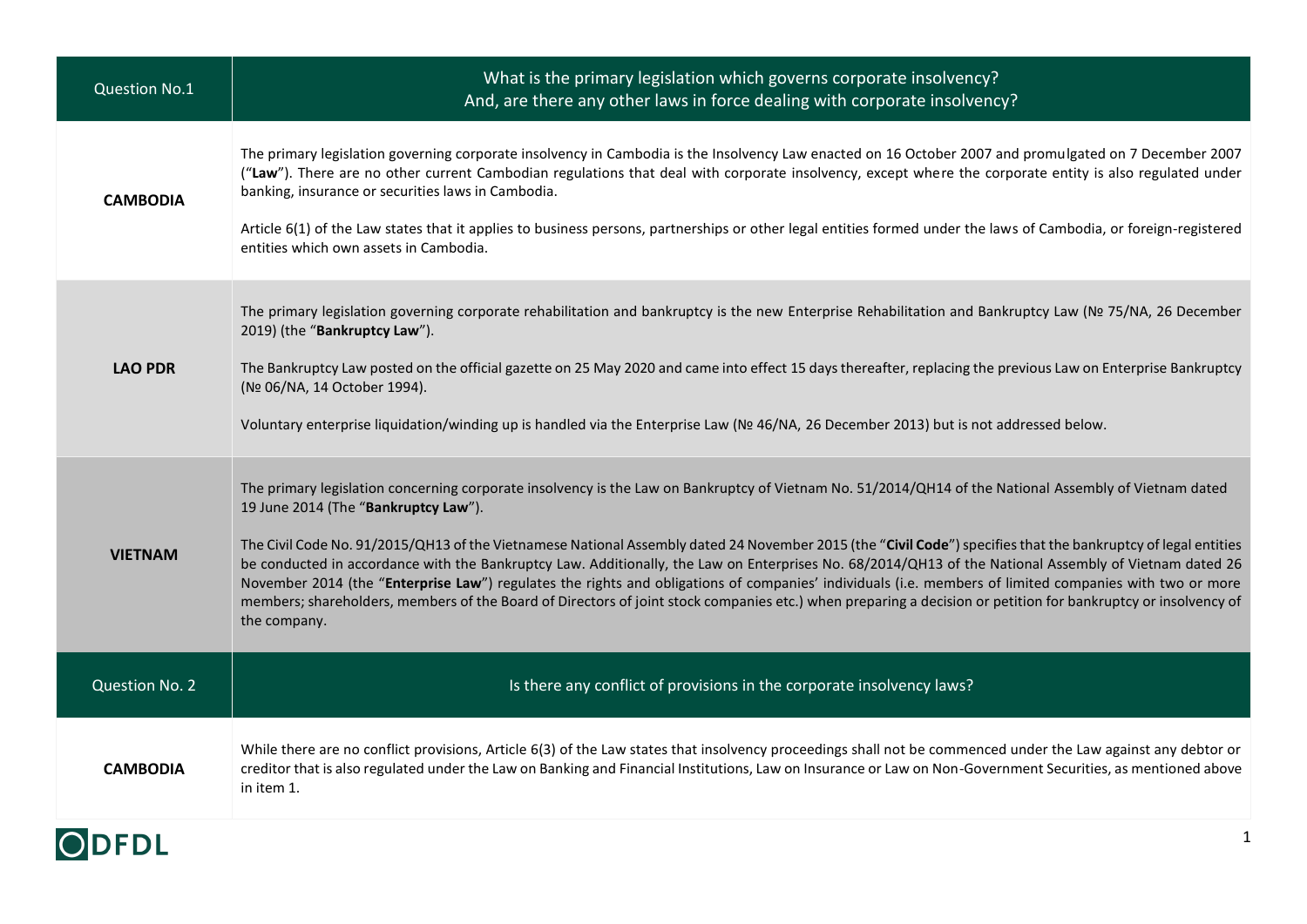| <b>LAO PDR</b>  | The Bankruptcy Law repeals in its entirety the previous 1994 Law on Enterprise Bankruptcy so there are no conflicting provisions.                                                                                                                                                                                                                                                                                                                                                                                                                                                                                                                                                                                                                                                                                                                                                                                                                                                                                                                                                                                                                                                                                                                                                                                                                                                                                                                                                                                                                                                                                                                                                                                                                                                                                                                          |
|-----------------|------------------------------------------------------------------------------------------------------------------------------------------------------------------------------------------------------------------------------------------------------------------------------------------------------------------------------------------------------------------------------------------------------------------------------------------------------------------------------------------------------------------------------------------------------------------------------------------------------------------------------------------------------------------------------------------------------------------------------------------------------------------------------------------------------------------------------------------------------------------------------------------------------------------------------------------------------------------------------------------------------------------------------------------------------------------------------------------------------------------------------------------------------------------------------------------------------------------------------------------------------------------------------------------------------------------------------------------------------------------------------------------------------------------------------------------------------------------------------------------------------------------------------------------------------------------------------------------------------------------------------------------------------------------------------------------------------------------------------------------------------------------------------------------------------------------------------------------------------------|
| <b>VIETNAM</b>  | No. Both the Civil Code and the Enterprise Law refer to the Bankruptcy Law in relation to insolvency proceedings.                                                                                                                                                                                                                                                                                                                                                                                                                                                                                                                                                                                                                                                                                                                                                                                                                                                                                                                                                                                                                                                                                                                                                                                                                                                                                                                                                                                                                                                                                                                                                                                                                                                                                                                                          |
| Question No. 3  | Who can initiate a corporate rehabilitation proceeding under the insolvency laws?                                                                                                                                                                                                                                                                                                                                                                                                                                                                                                                                                                                                                                                                                                                                                                                                                                                                                                                                                                                                                                                                                                                                                                                                                                                                                                                                                                                                                                                                                                                                                                                                                                                                                                                                                                          |
| <b>CAMBODIA</b> | Articles 7 (1) and 8 (1) of the Law allow for either the creditor or debtor, a director of the company or a public prosecutor to initiate corporate insolvency<br>proceedings against a covered corporate entity. The Law does not specifically carve out corporate rehabilitation proceedings for covered corporate entities.<br>In cases where a creditor or debtor is initiating insolvency proceedings, the failure of a debtor to meet one or more valid and mature obligations are grounds<br>for filing the petition where the debt obligation exceeds five million Riels (approximately USD 1,250) with respect to the debtor.<br>In addition to the filing of a petition for insolvency against a covered corporate entity, a debtor may submit a "plan of compromise" at the same time the<br>insolvency petition is filed (before an administrator is assigned to the case), with cooperation from any relevant creditors. The plan of compromise is essentially<br>an option to reach a compromise with the relevant creditors so that the debtor's business may continue or be rehabilitated. The court maintains the discretion<br>to take into account the plan of compromise in future creditors' meetings. Depending on the mutual cooperation of the debtor and creditors, an approved plan<br>of compromise has the procedural effect of terminating the insolvency proceedings.<br>Without creditor approval, no plan of compromise can be implemented. Where the proposed plan of compromise is fully rejected by the creditors, liquidation<br>of the entity will commence.<br>We further note that under Article 16 of the Law, insolvency proceedings will not be opened unless the assets of the debtor are sufficient to cover the costs of<br>the proceedings, or a sufficient amount of money is advanced by a related person. |
| <b>LAO PDR</b>  | Corporate rehabilitation or bankruptcy proceedings can be initiated by the following:<br>• The corporate entity itself;<br>" The partners or shareholders of the corporate entity representing at least 20% of total voting shares;<br>Creditors which have a debt of at least 20,000,000 LAK and have notified the corporate entity at least three times to repay the debt, each notification<br>٠<br>being for at least 20 days and which notice has been acknowledged by the corporate entity; or                                                                                                                                                                                                                                                                                                                                                                                                                                                                                                                                                                                                                                                                                                                                                                                                                                                                                                                                                                                                                                                                                                                                                                                                                                                                                                                                                       |

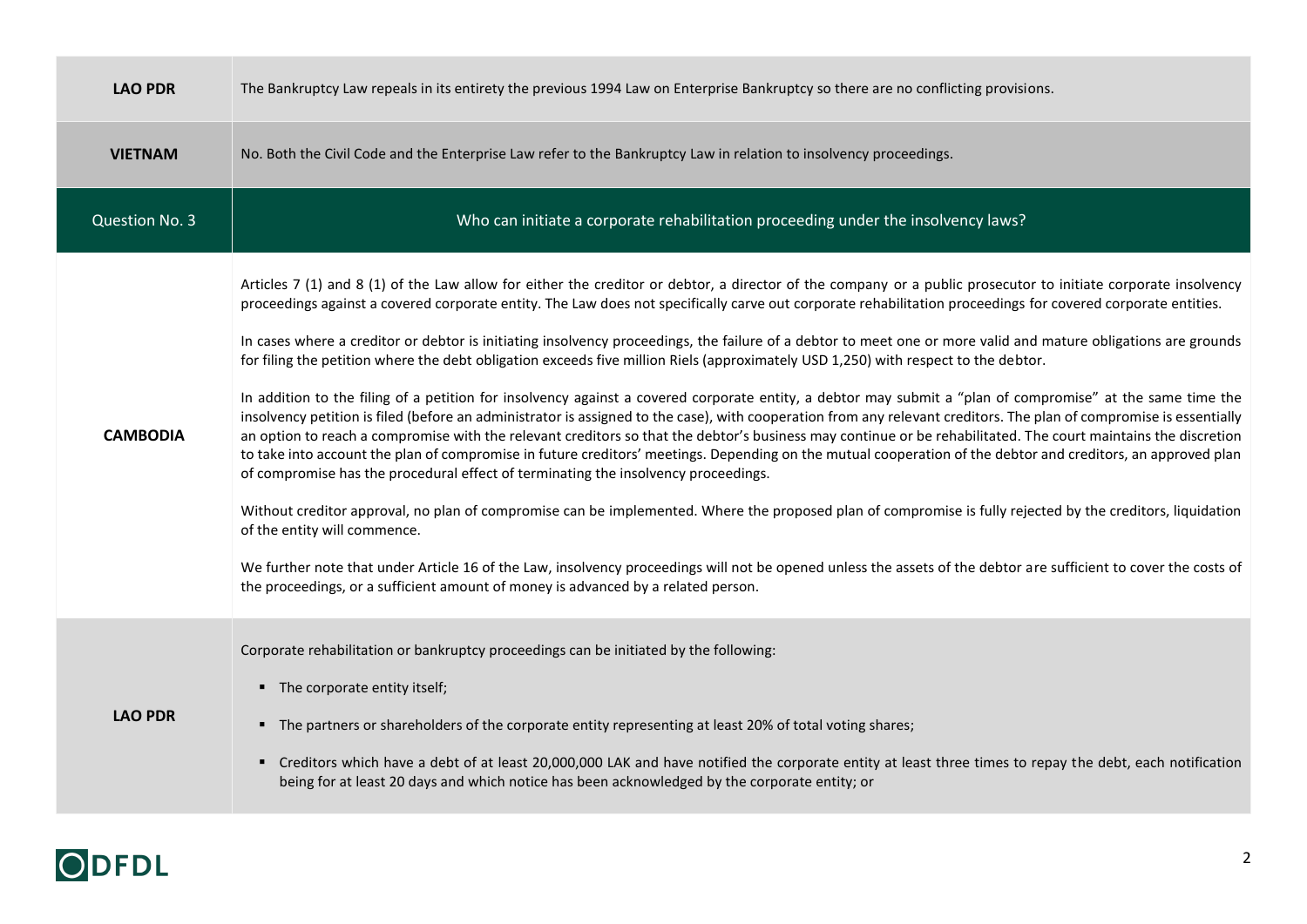Employees or trade unions where the corporate entity has failed to pay salaries and/or wages for a period of three continuous months.

Where creditors or employees/trade unions petition for bankruptcy an enterprise may request the court to consider rehabilitation as a counterclaim.

Once the rehabilitation petition is accepted by the court, case documents will be prepared by the court clerk and a judge appointed. The judge will convene the first meeting of creditors within 30 days, at which meeting, an asset supervisor will also be appointed and notices will be issued to creditors. The debtor enterprise is required to provide detailed information to the asset supervisor and thereafter the asset supervisor is to audit the enterprise and its assets. Within 90 days of the court approved date of the creditors meeting, the debtor enterprise and the asset supervisor are required to formulate a rehabilitation plan for approval by the court and creditors committee. The asset supervisor will convene a meeting of creditors within 7 days of the submission of the plan to the court and if approved, it will be sent to the court to issue an order for implementation of the rehabilitation plan. The rehabilitation plan will be performed in accordance with the details of the plan approved by the court but shall not exceed 3 years from the date of issuance of the order for implementation.

A bankruptcy proceeding may be commenced by the following:

- An unsecured creditor or partially secured creditor has the right to file a petition for commencement of bankruptcy procedure upon the expiry of 3 months from the maturity date of a debt which an enterprise failed to perform the obligation to repay;
- Employees, the grassroots trade union (or the immediate higher grassroots trade union in a place where a grassroots trade union has not been established), have the right to file a petition for commencement of bankruptcy procedure upon the expiry of 3 months from the date when the obligation to pay wage and other debts to the employees was due and not performed by the enterprise;
- The legal representative of an enterprise has the obligation to file a petition for commencement of bankruptcy procedure when the enterprise becomes insolvent;

**VIETNAM**

- The owner of a private enterprise, chairman of the board of management of a shareholding company, chairman of the members' council of a limited company with two or more members, owner of one member limited liability company or an unlimited partner of a partnership company has the obligation to file a petition for commencement of bankruptcy procedure when their enterprise becomes insolvent;
- A shareholder of a group of shareholders owning 20% or more of ordinary shares for at least 6 consecutive months has the right to file a petition for commencement of bankruptcy procedure when their shareholding company becomes insolvent. A shareholder or a group of shareholders owning less than 20% of ordinary shares for at least 6 consecutive months has the right to file a petition for commencement of bankruptcy procedure when their shareholding company becomes insolvent if it is so stipulated in the charter of the company;

A member of a cooperative or the legal representative of a member cooperative of an alliance of cooperative has the right to file a petition for commencement of bankruptcy procedure when the cooperative or the alliance of cooperative becomes insolvent.

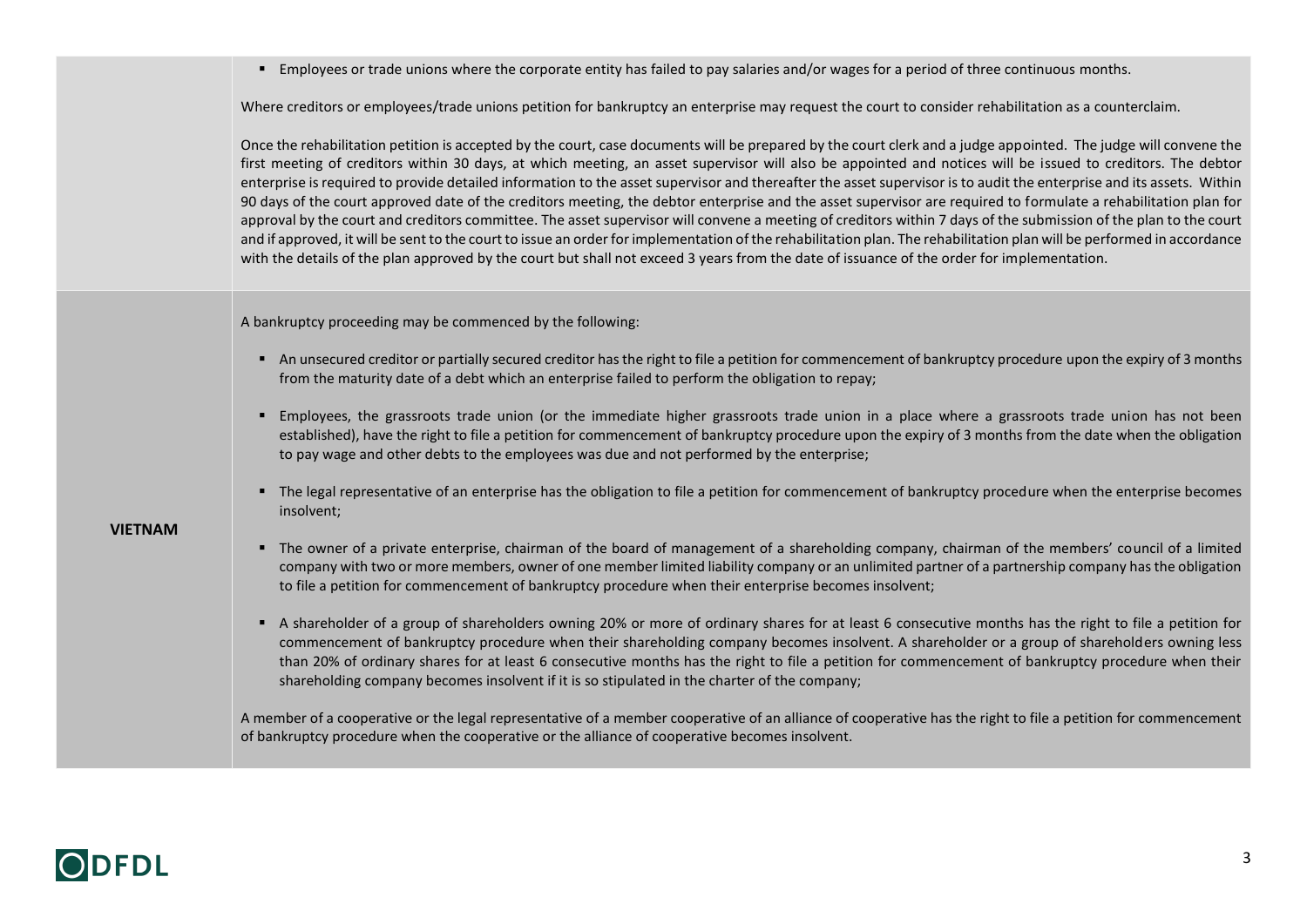Under Article 41 of the Law, if a plan of compromise is approved by the relevant creditors, assets may be sold either subject to or free from any encumbrances in accordance with the approved plan of compromise. However, under Article 19 of the Law, after the court opens the insolvency proceedings, the administrator may allow a secured creditor to enforce its security interest if the administrator determines that such action is in the best interest of the estate. Also, under Article 76 of the Law, a creditors' committee may be appointed and represented by both secured and unsecured creditors.

Article 45 of the Law sets out the approval process for the plan of compromise at a creditors' meeting and establishes three classes of voting rights for creditors in the following rank:

- (a) Creditors holding secured claims;
- (b) Creditors holding claims falling under state taxes whose notice is not filed; and
- (c) All other unsecured creditors.

**CAMBODIA**

We further note that creditors holding inadmissible claims have no voting rights on a plan of compromise. A plan of compromise requires the approval of each class of creditors, through an affirmative vote of creditors in each class holding not less than three-fourths of the claims of all creditors present at the meeting, or at least one class of creditors, through an affirmative vote of creditors in the class holding not less than three-fourths of the claims of all creditors present at the meeting. A secured creditor may vote for the portion of its claim that exceeds the value of the encumbered asset, and for the part that is regarded as an unsecured claim under the Law.

We further note that under Article 11 of the Law, once an administrator has been appointed, the administrator may also apply to the court for injunctive relief to freeze any relevant assets or seek a stay of action by secured or unsecured creditors against the debtor or the assets of the estate. Stays of action are effective from the opening and until the termination of the relevant insolvency proceeding.

For completeness, we note that under Article 57 of the Law, creditors' claims will be ranked according to the following order:

- (a) employee wages, administrator's remuneration and fees, administrative fees, and court fees; (b) secured claims, up to the higher of the value of the secured portion of the claim as determined under Article 26 of the Law or the relevant net proceeds from an effective sale of the encumbered asset (collateral);
- (b) state taxes whose notice is not filed; and
- (c) all other admissible unsecured claims.

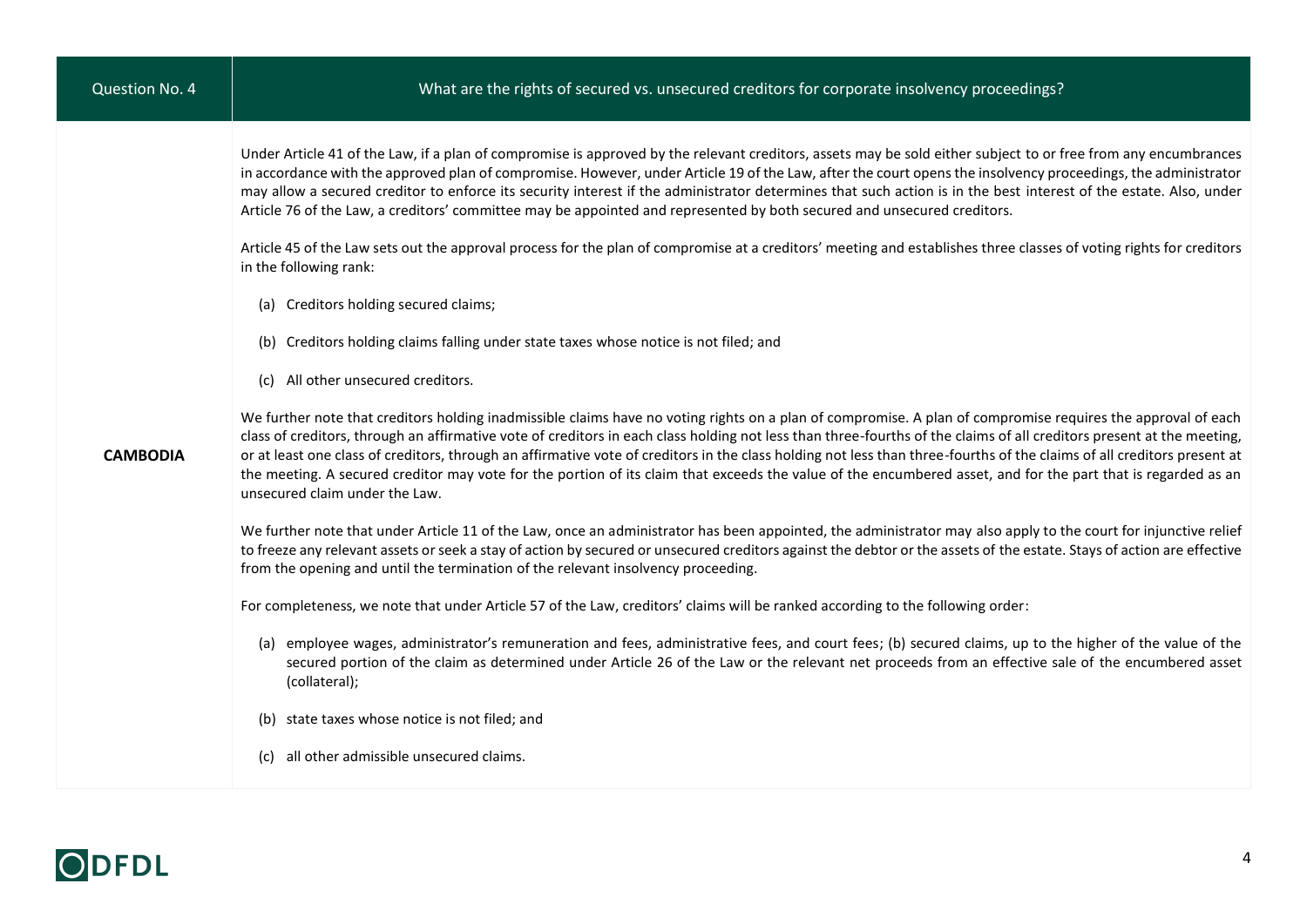|                | We further note that for secured creditors rights upon the impact of a stay of action, secured creditors are entitled to have their claims satisfied according to<br>the ranking set out above, unless the administrator deems it in the best interest of the estate to enforce their security interest. Article 47 of the Law further<br>states that upon court sanction the plan of compromise, all creditors in the same class are treated equally, and no creditor will receive more than the full amount<br>of their claim.                                                           |
|----------------|--------------------------------------------------------------------------------------------------------------------------------------------------------------------------------------------------------------------------------------------------------------------------------------------------------------------------------------------------------------------------------------------------------------------------------------------------------------------------------------------------------------------------------------------------------------------------------------------|
|                | Lastly, we note that the ranking of creditors is different under Article 64 of the Law on Banking and Financial Institutions (effective 18 November 1999) and<br>Article 86 of the Law on Insurance (effective 4 August 2014). Under the Banking Law, the priority granted to employee wages falls to the third position and state<br>taxes rise to second. Subordinated debts and equity type loans are the last on the priority ranking list. Under the Insurance Law, claims of insurance claimants<br>and claims by insurance policyholders are ranked second and third, respectively. |
|                | Liquidated debts will be distributed in the following order of priority:                                                                                                                                                                                                                                                                                                                                                                                                                                                                                                                   |
|                | Salary/wages of workers (excluding director committees), including social security contributions;<br>1.                                                                                                                                                                                                                                                                                                                                                                                                                                                                                    |
|                | Principal and interest on loans for use in the enterprise rehabilitation procedures;<br>2.                                                                                                                                                                                                                                                                                                                                                                                                                                                                                                 |
|                | 3. Secured debts;                                                                                                                                                                                                                                                                                                                                                                                                                                                                                                                                                                          |
| <b>LAO PDR</b> | Debts to the State, such as, taxes, but which shall not be calculated for more than two years of payments due prior to undertaking the bankruptcy case<br>4.<br>proceedings; and                                                                                                                                                                                                                                                                                                                                                                                                           |
|                | 5. Unsecured debts.                                                                                                                                                                                                                                                                                                                                                                                                                                                                                                                                                                        |
|                | If the assets of the corporate entity are insufficient to repay all debts on the same priority level, the debts shall be repaid at the same percentage.                                                                                                                                                                                                                                                                                                                                                                                                                                    |
|                | Secured creditors may also request the court to consider authorization of legal undertakings to secure the assets if they may be devalued, damaged or lost<br>during the proceedings.                                                                                                                                                                                                                                                                                                                                                                                                      |
|                |                                                                                                                                                                                                                                                                                                                                                                                                                                                                                                                                                                                            |
| <b>VIETNAM</b> | Both secured and unsecured creditors have the right to demand that the enterprise fulfill repayment obligations. However, pursuant to the Bankruptcy Law,<br>the secured creditors' rights take priority over those of unsecured creditors. While unsecured debts can only be settled after a judge issues a decision declaring<br>the enterprise bankrupt, secured assets may be distributed to secured creditors in the following cases:                                                                                                                                                 |
|                | If some of the enterprise's assets are secured but not required for the implementation of business recovery procedures of the enterprise, then<br>settlements for secured creditors will be in line with the time stated in the respective secured contract that has become due. As for a secured contract<br>which has not become due, prior to declaring the enterprise bankrupt, the local court shall suspend the contract and settle the secured loan;                                                                                                                                |
|                |                                                                                                                                                                                                                                                                                                                                                                                                                                                                                                                                                                                            |

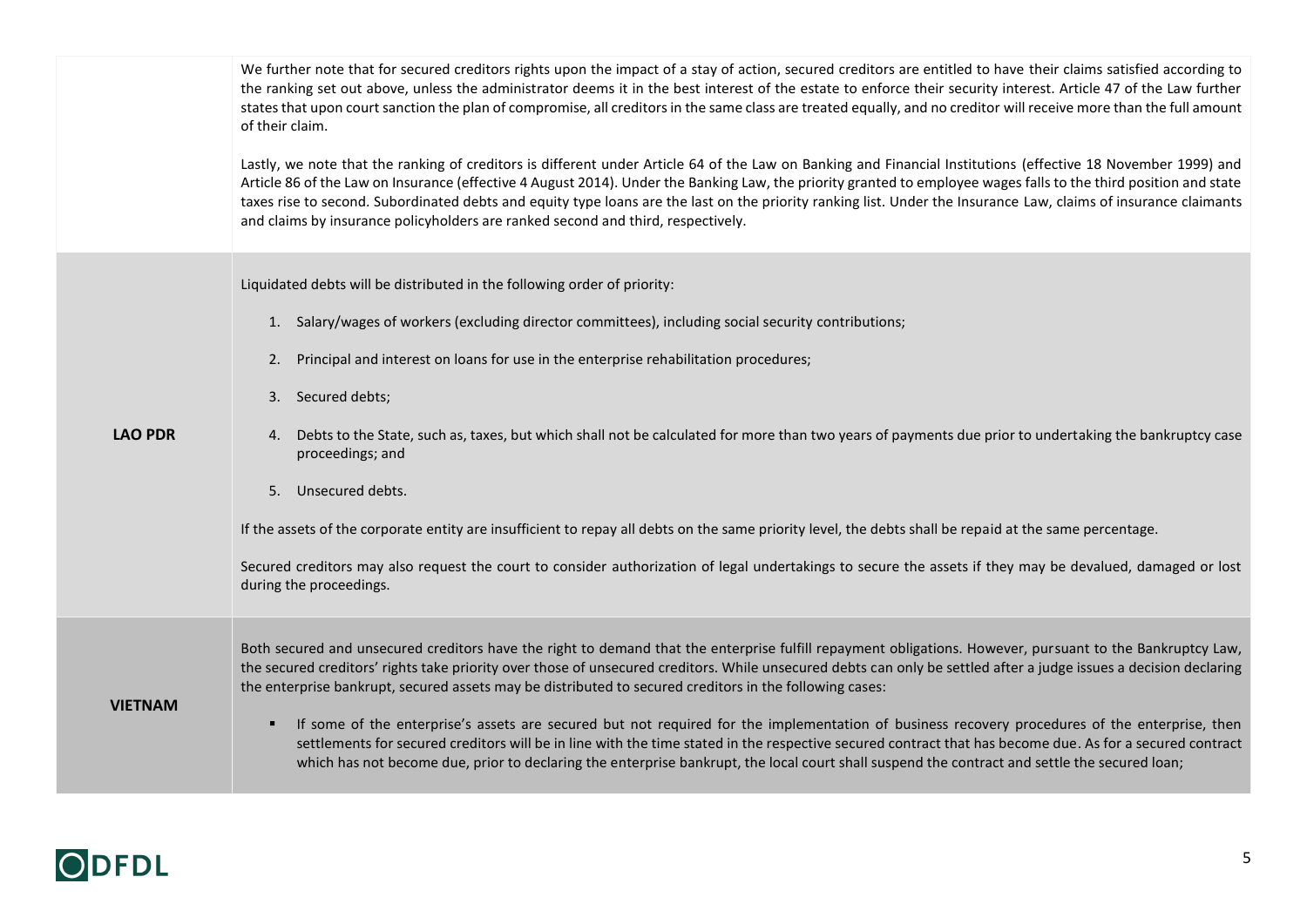|                 | The competent court provides that secured creditors will immediately be paid with the assets secured to the creditors if they are susceptible to damage<br>or a severe decrease in value.                                                                                                                                                                                                                                                                                                                                                                                                                                                                                                                                                                    |
|-----------------|--------------------------------------------------------------------------------------------------------------------------------------------------------------------------------------------------------------------------------------------------------------------------------------------------------------------------------------------------------------------------------------------------------------------------------------------------------------------------------------------------------------------------------------------------------------------------------------------------------------------------------------------------------------------------------------------------------------------------------------------------------------|
| Question No. 5  | When can a receiver/liquidator be appointed?<br>And, who can appoint a receiver under the applicable laws?                                                                                                                                                                                                                                                                                                                                                                                                                                                                                                                                                                                                                                                   |
| <b>CAMBODIA</b> | Upon filing of an insolvency petition by a debtor or creditor, an administrator may be appointed under Article 11 of the Law. Generally, this request for the<br>appointment of an administrator is specified in the insolvency petition. The administrator is delegated by the court and has broad powers including managing<br>the debtor's business and receiving and selling relevant assets. The first creditors' meeting is chaired by a judge with assistance by the administrator. Subsequent<br>creditors' meetings are generally convened by the administrator alone. The Law does not establish the specific roles of a "receiver" or "liquidator," however,<br>the administrator's rights and duties under the Law are in line with such titles. |
|                 | Only a natural person may be appointed by the court as an administrator, and shall be considered an officer of the court owing a duty of allegiance only to the<br>court. Article 70 of the Law requires the administrator to act with the care and diligence of a reasonable business person in similar circumstances. Further, the<br>administrator is liable to the parties in the proceedings for any damage caused by the administrator's failure to exercise the required care and diligence.                                                                                                                                                                                                                                                          |
| <b>LAO PDR</b>  | Asset supervisors are appointed by the court. Asset supervisors are authorized to control, manage and administer the assets during bankruptcy and<br>rehabilitation proceedings. Asset supervisors must be approved and licensed by the Ministry of Justice.                                                                                                                                                                                                                                                                                                                                                                                                                                                                                                 |
|                 | An asset management officer or an asset management and liquidation firm is tasked with managing and liquidating the assets of an insolvent enterprise in the<br>course of resolving the bankruptcy.                                                                                                                                                                                                                                                                                                                                                                                                                                                                                                                                                          |
| <b>VIETNAM</b>  | If the court finds the petition for rehabilitation to be sufficient in form and substance, the court shall issue a decision to commence insolvency procedures from<br>the date of accepting jurisdiction over a petition for commencement off bankruptcy. Within three working days from the date of issuing a decision to commence<br>insolvency procedures, the judge must duly appoint an asset management officer or asset management and liquidation firm. The enterprise has the right to<br>nominate the asset management officer or asset management and liquidation firm with the local court prior to commencement of insolvency procedures.                                                                                                       |
|                 | Within seven days from the date of issuance of a decision declaring bankruptcy, the asset management officer or asset management and liquidation firm shall<br>receive a written request to conduct liquidation of the respective enterprise's assets. If the asset management officer or asset management and liquidation<br>enterprises fails to liquidate assets after 2 years from the date of receipt of the written request, the asset management officer or asset management and<br>liquidation enterprise must terminate the liquidation of assets and transfer all documents and assets of the bankrupt enterprise to the civil judgment<br>enforcement office for resolution and liquidation of assets.                                            |

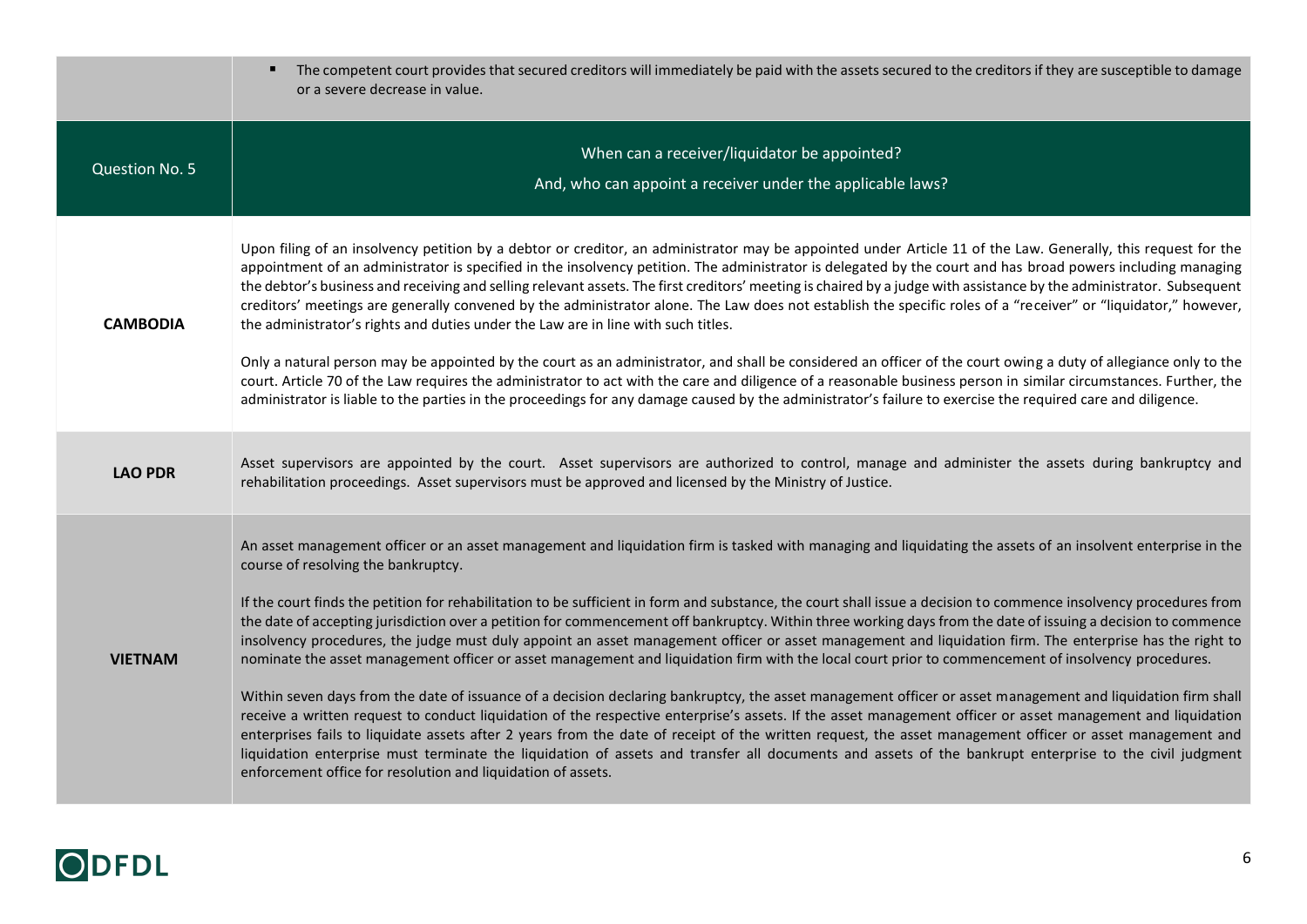| Question No. 6  | What are the protections available to a company during the corporate insolvency proceeding?                                                                                                                                                                                                                                                                                                                                                                                                                                                                                                                                                                                                                                                                                                                                                                                                                                                                                                                                                                                                                                                                                                                                                                                                                                                                                                                 |
|-----------------|-------------------------------------------------------------------------------------------------------------------------------------------------------------------------------------------------------------------------------------------------------------------------------------------------------------------------------------------------------------------------------------------------------------------------------------------------------------------------------------------------------------------------------------------------------------------------------------------------------------------------------------------------------------------------------------------------------------------------------------------------------------------------------------------------------------------------------------------------------------------------------------------------------------------------------------------------------------------------------------------------------------------------------------------------------------------------------------------------------------------------------------------------------------------------------------------------------------------------------------------------------------------------------------------------------------------------------------------------------------------------------------------------------------|
| <b>CAMBODIA</b> | Under Article 11 of the Law, once an administrator has been appointed in an insolvency proceeding, the administrator can apply to the court for injunctive or<br>preservative relief to freeze assets or seek a stay of action by secured or unsecured creditors against the debtor or assets of the estate and depending on the<br>relevant facts of the insolvency proceeding. This means that no legal action or proceeding against the debtor may proceed once insolvency proceedings have<br>commenced. The court may also rule on its own motions for such injunctive or preservative relief.                                                                                                                                                                                                                                                                                                                                                                                                                                                                                                                                                                                                                                                                                                                                                                                                         |
| <b>LAO PDR</b>  | Once an order to open a rehabilitation or bankruptcy proceeding has been issued by the court no proceedings or other actions may be initiated or<br>continued against the debtor enterprise or its assets.<br>Any case procedures, dispute resolution or criminal procedures will be suspended during the rehabilitation or bankruptcy proceedings, although such<br>procedures may be merged into rehabilitation or bankruptcy proceedings in certain circumstances.<br>Outstanding capital contributions must be paid up within 15 days of the date of issuance of an order to open the rehabilitation or bankruptcy<br>proceedings.<br>Contracts which were entered into prior to the commencement of rehabilitation proceedings which have not been fully performed may be terminated<br>п<br>by the asset supervisor. If contested by the counterparty a submission can be made to the court requiring the continuation of the contact.                                                                                                                                                                                                                                                                                                                                                                                                                                                                |
| <b>VIETNAM</b>  | Protections available to a company during corporate insolvency proceedings under the Bankruptcy Law are as follows:<br>If a contract that (i) is effective and being performed or (ii) has yet to be performed, that may cause disadvantage to the enterprise, then the insolvent<br>٠<br>enterprise shall have the right to request the local court to issue a decision to temporarily suspend performance of the contract, except for settlements<br>of secured loans that become due or be subject to risk of destruction or considerable decrease in value;<br>Transactions of insolvent enterprises conducted within six months before the local courts issue a commencement decision will be deemed invalid if: (i)<br>٠<br>they relate to assignment of assets not at market rates; (ii) they involve conversion of unsecured debts into debts fully or partly secured by an<br>enterprise's assets; (ii) they are payments or offsets which benefit a creditor in respect of a debt that has not yet become due or concern a sum larger<br>than a debt which has become due; and<br>After the local court has decided to commence bankruptcy procedures, creditors and an enterprise which has become insolvent may conduct clearance<br>٠<br>of obligations in respect of contracts entered into prior to the decision on commencing insolvency procedures. In the scenario where the parties have |

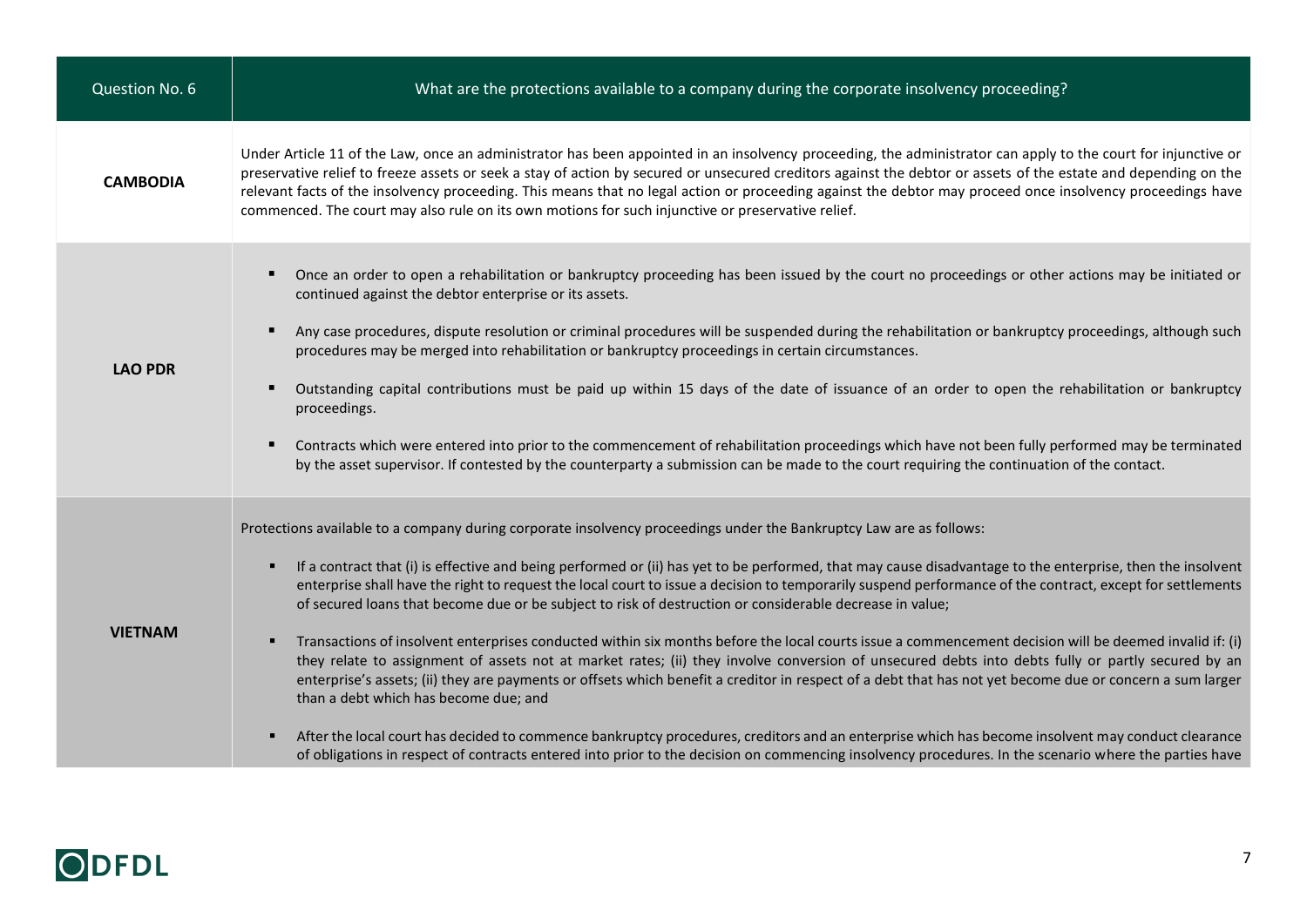|                       | unequal asset obligations but the difference of the greater asset value belongs to the enterprise, the party contracting with the enterprise must pay<br>the asset value difference in order for it to be incorporated into the asset portfolio of the enterprise.                                                                                                                                                                                                                                                                                                                                                                                                                                                                                                                                                                                                                                                                                                                                                                                                                                                                                                                                                                                                                                                                                                                                                 |
|-----------------------|--------------------------------------------------------------------------------------------------------------------------------------------------------------------------------------------------------------------------------------------------------------------------------------------------------------------------------------------------------------------------------------------------------------------------------------------------------------------------------------------------------------------------------------------------------------------------------------------------------------------------------------------------------------------------------------------------------------------------------------------------------------------------------------------------------------------------------------------------------------------------------------------------------------------------------------------------------------------------------------------------------------------------------------------------------------------------------------------------------------------------------------------------------------------------------------------------------------------------------------------------------------------------------------------------------------------------------------------------------------------------------------------------------------------|
| <b>Question No. 7</b> | Does the law separately provide for the duties of directors and how does it pave with the existing laws?                                                                                                                                                                                                                                                                                                                                                                                                                                                                                                                                                                                                                                                                                                                                                                                                                                                                                                                                                                                                                                                                                                                                                                                                                                                                                                           |
| <b>CAMBODIA</b>       | As mentioned in response 3, an individual director of a company may initiate an insolvency petition under the Law. Further, Article 9(3) of the Law states that a<br>person who intentionally or with gross negligence, fails to discharge their duty to have a petition filed is personally liable to the debtor's creditors for damages<br>that result directly from such failure. If the duty falls on more than one person, all such persons, acting intentionally or with gross negligence, will be jointly and<br>severally liable for damages that result directly from the failure to observe the duty.<br>This is generally consistent with Article 289 of Cambodia's Law on Commercial Enterprises ("LCE") regulating the duty of care of directors and officers of<br>companies and partnerships. Article 289 of the LCE in pertinent part provides that every director and officer in exercising their duties shall act honestly and in<br>good faith with a view to the best interests of the company, and exercise the care, diligence and skill that a reasonably prudent person would in similar<br>circumstances.<br>The Law is silent on the relevant powers or duties of directors or officers once insolvency proceedings have commenced, apart from the general requirement to<br>cooperate with the administrator in providing necessary information relating to the business of the debtor. |
| <b>LAO PDR</b>        | There are general obligations on the debtor company which may be executed by the directors such as provision of information to the asset supervisors and<br>implementation of and reporting on an approved rehabilitation plan.<br>Representatives of the debtor enterprise (which may include its managing director or board of directors) are required to attend meetings of the creditors.                                                                                                                                                                                                                                                                                                                                                                                                                                                                                                                                                                                                                                                                                                                                                                                                                                                                                                                                                                                                                      |
| <b>VIETNAM</b>        | No. Vietnamese law does not separately provide specific duties for directors of an enterprise.                                                                                                                                                                                                                                                                                                                                                                                                                                                                                                                                                                                                                                                                                                                                                                                                                                                                                                                                                                                                                                                                                                                                                                                                                                                                                                                     |

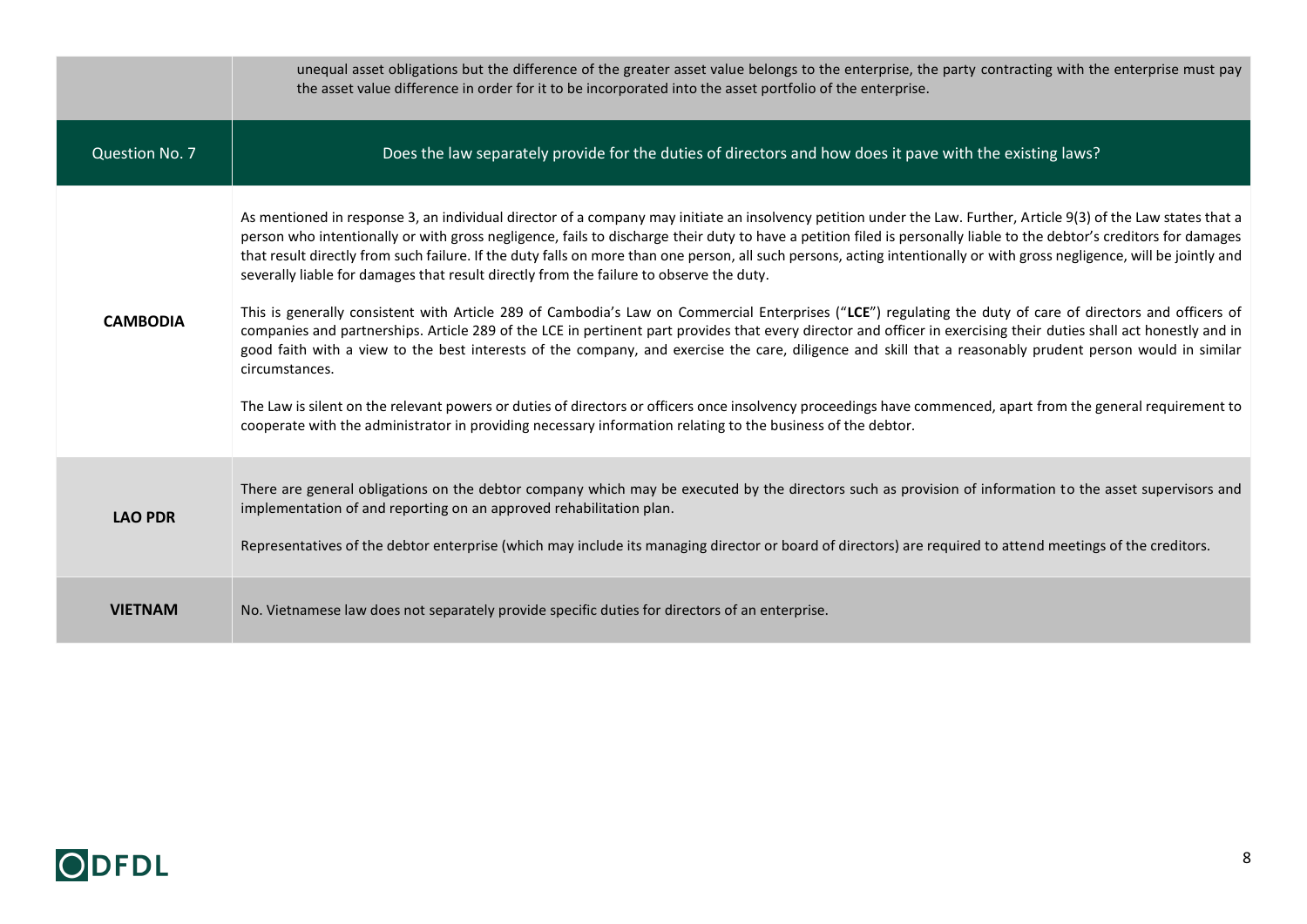| Question No. 8  | Are there any restrictions on the power of directors with the onset of corporate insolvency?                                                                                                                                                                                                                                                                                                                                                                                                                                                                                                                                                                                                                                                                                                                                                                                                                                                                                                                                                                                                                                                                                                                                   |
|-----------------|--------------------------------------------------------------------------------------------------------------------------------------------------------------------------------------------------------------------------------------------------------------------------------------------------------------------------------------------------------------------------------------------------------------------------------------------------------------------------------------------------------------------------------------------------------------------------------------------------------------------------------------------------------------------------------------------------------------------------------------------------------------------------------------------------------------------------------------------------------------------------------------------------------------------------------------------------------------------------------------------------------------------------------------------------------------------------------------------------------------------------------------------------------------------------------------------------------------------------------|
| <b>CAMBODIA</b> | Aside from the duty to initiate an insolvency proceeding under Article 9(3) of the Law, the Law is silent on specific restrictions for directors or officers of a<br>corporate entity during an insolvency proceeding.                                                                                                                                                                                                                                                                                                                                                                                                                                                                                                                                                                                                                                                                                                                                                                                                                                                                                                                                                                                                         |
| <b>LAO PDR</b>  | Yes:<br>If the assets supervisor deems that prior to the filing of the petition/request for the court to adjudicate on a bankruptcy declaration, that the directors<br>٠<br>(or owner or administrator) of debtor enterprise concealed accounting documents or assets, moved or transferred assets, increased debts unlawfully,<br>entered into security agreements without security, cancelled or reduced the rights to claim receivables, then they will prosecuted in accordance with<br>law.<br>In the event that the court issues an order to supervise assets, but the director (or owner or administrator) of the debtor enterprise continues to<br>п<br>operate the business, accept credit or undertake any other actions without the authorization of the court or the assets supervisor, they shall be<br>responsible for damages, have their rights to administer removed and be subject to other measures.<br>In the event that the bankruptcy of the debtor enterprise is a result of mismanagement of the director (or owner or administrator), the relevant<br>individuals may be subject to measures prohibiting them from being directors (or administrators) of any enterprise for a period of three years. |
| <b>VIETNAM</b>  | An enterprise may still continue its business operations but must be subject to supervision by the judge and the asset management officer or asset management<br>and liquidation firm. From the commencement date of bankruptcy procedures, the insolvent enterprise shall be prohibited from:<br>Concealing or disposing of assets;<br>٠<br>Paying unsecured debts, except for those arising after commencement of bankruptcy procedures and paying wages to employees;<br>Abandoning or reducing rights to claim debts; and<br>Converting unsecured debts into debts secured by the enterprise's assets.<br>If the judge finds that the directors of the enterprise are incapable of managing the enterprise or there are signs of violations, the judge may issue a decision to<br>replace the legal representative of the enterprise as requested at the creditors' meeting or by the asset management officer or asset management and<br>liquidation firm.                                                                                                                                                                                                                                                                |

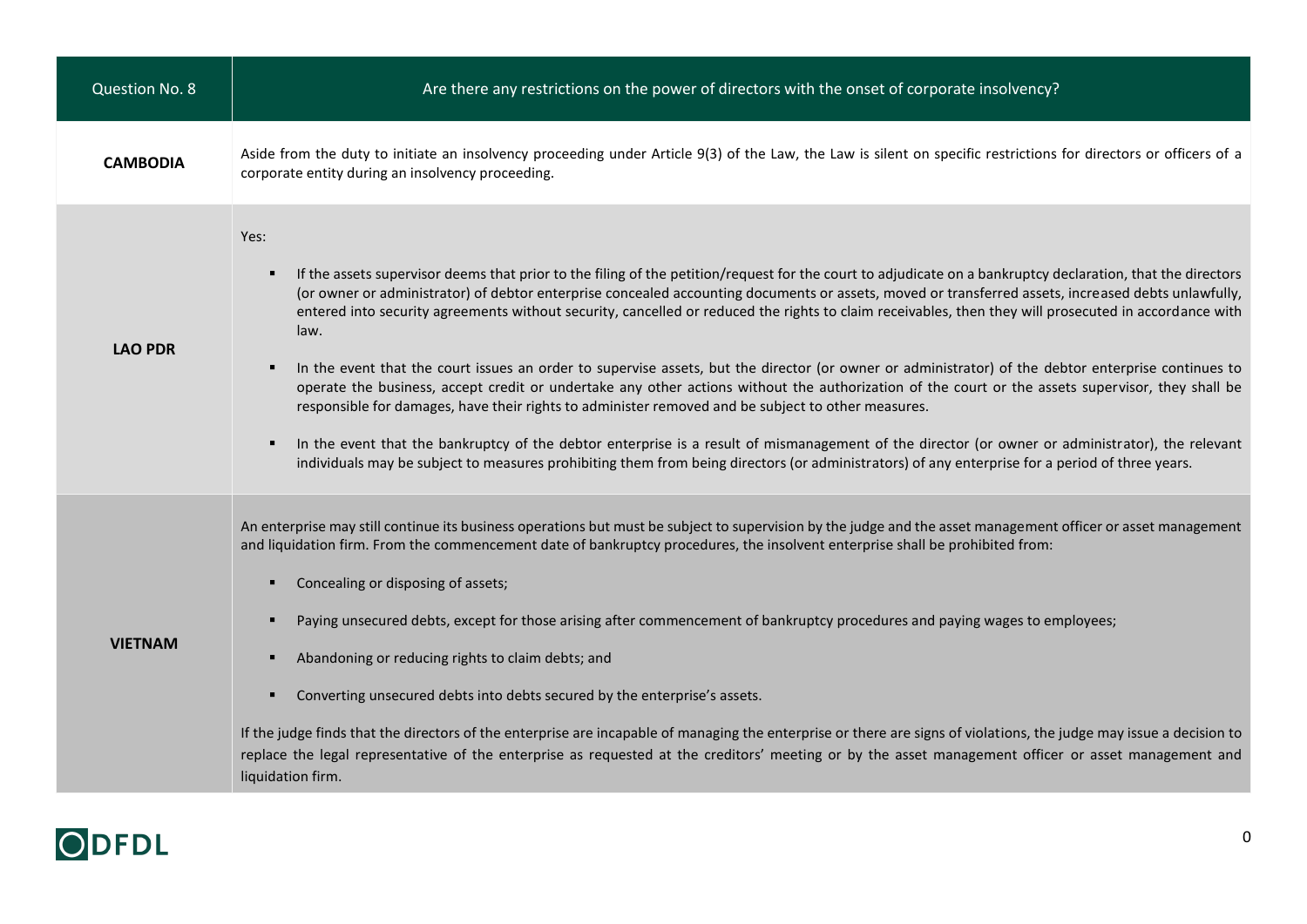| Question No. 9  | Is the any difference between financial credit and operational credit?                                                                                                                                                                                                                                                                                                                                                                                                                                                                                                                                                                                                                                                                                                                                                                                                                                                                                                                                                                                                                                                                                                                                                                                                                                                                                                                                                                                                                                                 |
|-----------------|------------------------------------------------------------------------------------------------------------------------------------------------------------------------------------------------------------------------------------------------------------------------------------------------------------------------------------------------------------------------------------------------------------------------------------------------------------------------------------------------------------------------------------------------------------------------------------------------------------------------------------------------------------------------------------------------------------------------------------------------------------------------------------------------------------------------------------------------------------------------------------------------------------------------------------------------------------------------------------------------------------------------------------------------------------------------------------------------------------------------------------------------------------------------------------------------------------------------------------------------------------------------------------------------------------------------------------------------------------------------------------------------------------------------------------------------------------------------------------------------------------------------|
| <b>CAMBODIA</b> | The Law does not distinguish between financial credit and operational credit. Nonetheless, Article 87 of Cambodia's Labour Law (13 March 1997; amended on<br>20 July 2007 and 26 June 2018) does not excuse an employer from making any statutory payments to employees upon the dissolution or closing of an enterprise.                                                                                                                                                                                                                                                                                                                                                                                                                                                                                                                                                                                                                                                                                                                                                                                                                                                                                                                                                                                                                                                                                                                                                                                              |
| <b>LAO PDR</b>  | No, there is no difference between financial credit and operational credit in the Bankruptcy Law.                                                                                                                                                                                                                                                                                                                                                                                                                                                                                                                                                                                                                                                                                                                                                                                                                                                                                                                                                                                                                                                                                                                                                                                                                                                                                                                                                                                                                      |
| <b>VIETNAM</b>  | No. These credits are not clearly clarified under the Bankruptcy Law.<br>Where a judge issues a decision declaring bankruptcy, the assets of the enterprise shall be distributed in the following order:<br>Secured debts in particular:<br>(a) Employee wages, administrator's remuneration and fees, administrative fees, and court fees; (b) secured claims, up to the higher of the value of<br>the secured portion of the claim as determined under Article 26 of the Law or the relevant net proceeds from an effective sale of the encumbered<br>asset (collateral);<br>(b) If the value of the collateral is not enough to cover the debt, the remaining value of the debt shall be paid during the liquidation of the assets of<br>the insolvent entity; if the value of the collateral is higher than the debt, the difference shall be included in the value of the assets of the<br>insolvent entity;<br>Bankruptcy costs;<br>Unpaid wages, severance allowances, social insurance and health insurance of the employees and other benefits in accordance with the executed labor<br>٠<br>contracts and collective labor agreement;<br>Debts arising subsequent to the commencement of the bankruptcy procedure which serve the purpose of business recovery of the enterprise;<br>Financial obligations to the state; unsecured debts payable to the creditors named in the list of creditors; secured debts which remain unpaid due to<br>٠<br>the value of the assets being insufficient to repay them. |

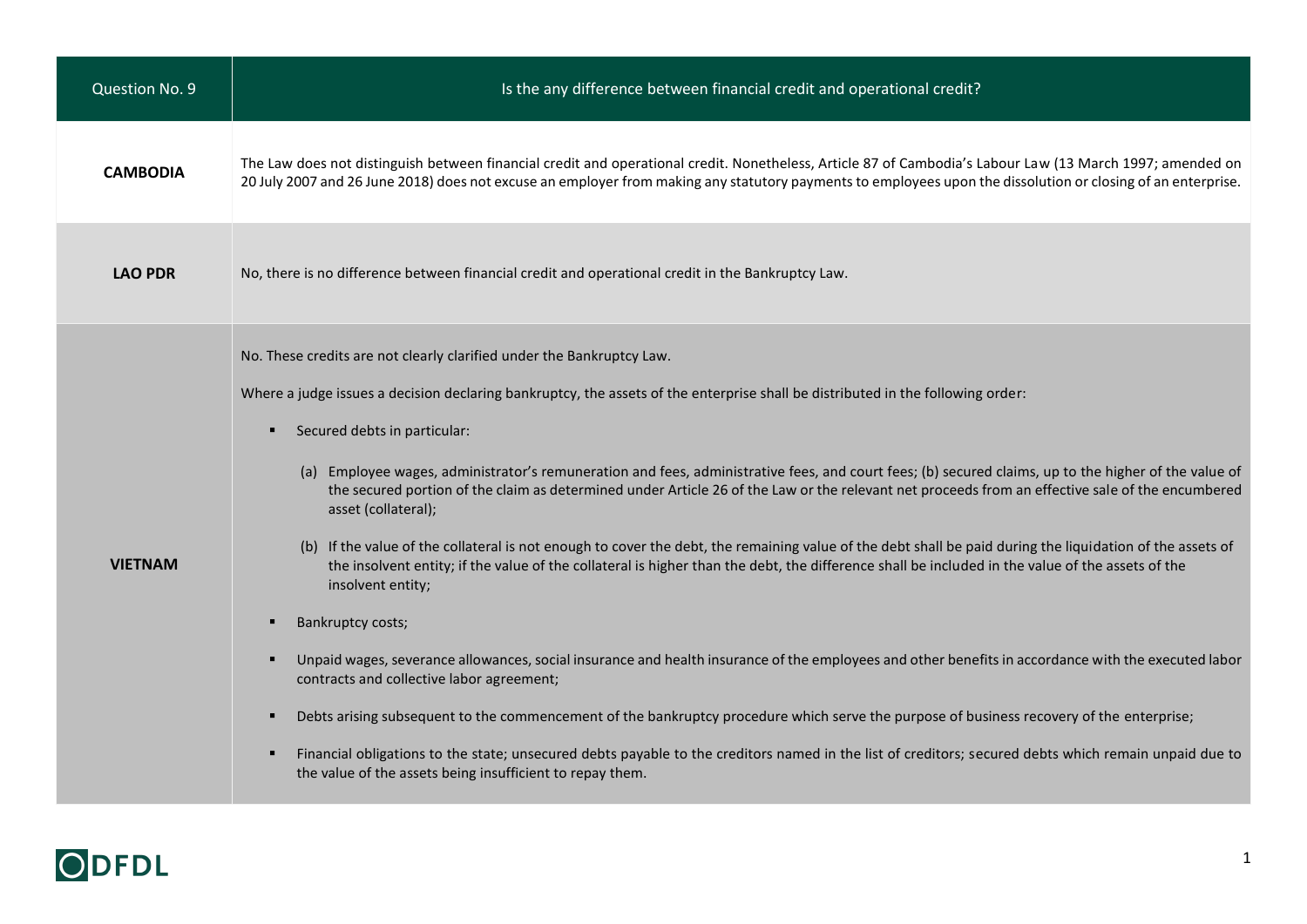|                 | Under the Bankruptcy Law, bankruptcy costs mean amount payable for resolving bankruptcy, including costs of the asset management officer or asset<br>management and liquidation enterprise, audit costs, cost of newspaper releases. Although the bankruptcy costs and payments relating to employees seem to<br>be operational credit under common knowledge, there is not any clear recognition about it on the Bankruptcy law. There is not any regulation which specifies<br>on operational credit or financial credit. The Bankruptcy law just refer to <i>debts</i> of secured and unsecured creditors, and wages and other debts paid to<br>employees. The order is just listed for the purpose of asset distribution of the enterprise after a decision declaring bankruptcy issued.                                                                                                                                                                                                                                                                                                                                                                                                                                                                                                                                                                                                                                                                                                                                                                                                                                                                                                                                                                                                                                                                                                                                              |
|-----------------|-------------------------------------------------------------------------------------------------------------------------------------------------------------------------------------------------------------------------------------------------------------------------------------------------------------------------------------------------------------------------------------------------------------------------------------------------------------------------------------------------------------------------------------------------------------------------------------------------------------------------------------------------------------------------------------------------------------------------------------------------------------------------------------------------------------------------------------------------------------------------------------------------------------------------------------------------------------------------------------------------------------------------------------------------------------------------------------------------------------------------------------------------------------------------------------------------------------------------------------------------------------------------------------------------------------------------------------------------------------------------------------------------------------------------------------------------------------------------------------------------------------------------------------------------------------------------------------------------------------------------------------------------------------------------------------------------------------------------------------------------------------------------------------------------------------------------------------------------------------------------------------------------------------------------------------------|
| Question No. 10 | Is there a specific time-frame for the corporate insolvency or winding-up proceedings to be concluded under the applicable laws?                                                                                                                                                                                                                                                                                                                                                                                                                                                                                                                                                                                                                                                                                                                                                                                                                                                                                                                                                                                                                                                                                                                                                                                                                                                                                                                                                                                                                                                                                                                                                                                                                                                                                                                                                                                                          |
| <b>CAMBODIA</b> | There is no specific time-frame requirement under the Law for the conclusion of winding-up proceedings. However, under Article 12 of the Law, once a petition<br>to initiate an insolvency proceeding has been filed, the court should hold a hearing on the opening of insolvency proceedings within 15 days if the petition is<br>filed by the debtor, or within 30 days if the petition is filed by a creditor. After the hearing, the court has 14 days to rule on the opening or dismissal of insolvency<br>proceedings. However, in between the time of the filing of the petition to the issuance of a ruling on whether to open insolvency proceedings, the court will,<br>upon the written application of the debtor, any creditor, the public prosecutor or the director of companies, issue a ruling to appoint an administrator.<br>Further, under the Law as mentioned in response 3, either the debtor or administrator may propose a plan of compromise to reach a compromise with the<br>relevant creditors so that the debtor's business may continue or be rehabilitated. If no plan of compromise is proposed by the debtor at the first creditors'<br>meeting or if the debtor's plan of compromise is not approved at that meeting, then the creditors may adjourn the meeting by a maximum of 60 days, during<br>which period creditors having at least one-fifth of the value of claims have an opportunity to propose a plan of compromise.<br>Regardless of who prepares the plan of compromise, a proposed plan of compromise must be filed with the court no later than seven days before the date of<br>the relevant creditors' meeting where the proposed plan will be considered.<br>The ultimate timeframe for conclusion and resolution of the insolvency proceedings is dependent on a case-by-case basis and can be at the discretion of the<br>administrator and/or the court and other circumstances. |
| <b>LAO PDR</b>  | Yes, the rehabilitation plan must be implemented in the timeframe set out in the plan approved by the court but cannot exceed three years from the date on<br>which the court issued the order to rehabilitate the enterprise.<br>For a bankruptcy declaration, the judge has between 15-20 days after issuance of an order to open bankruptcy proceedings or from receipt of the report of the<br>asset supervisor/ resolution of the meeting creditors, to issue an order for bankruptcy declaration. An appeal timeframe of 20 days from receipt of the decision<br>is set and the appeal court must be complete within 60 days of the judge having received the case documentation. Within 10 days of the final declaration of<br>bankruptcy the court is to announce through the media and via delivery to various parties the bankruptcy declaration.                                                                                                                                                                                                                                                                                                                                                                                                                                                                                                                                                                                                                                                                                                                                                                                                                                                                                                                                                                                                                                                                               |

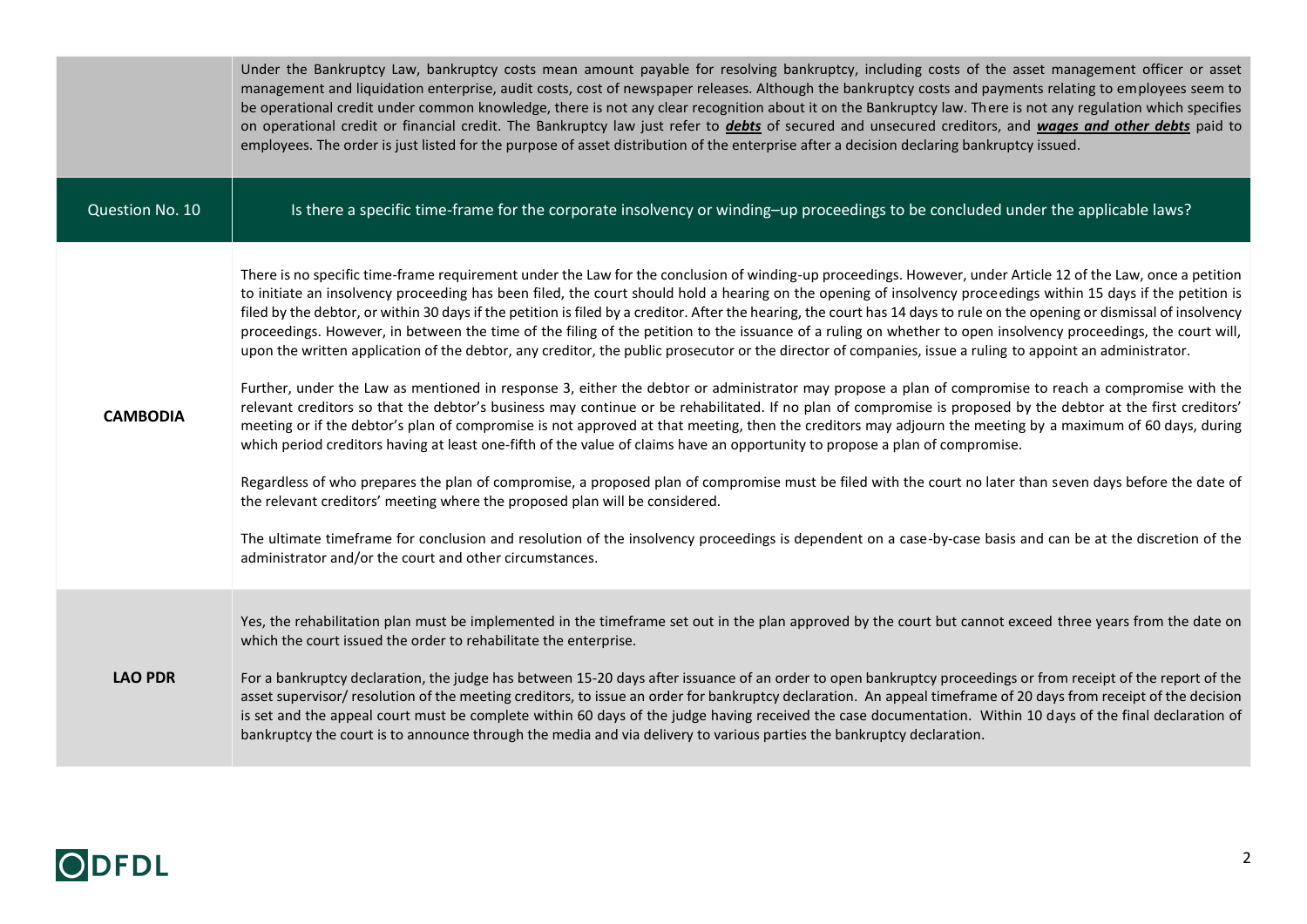| <b>VIETNAM</b>  | The timeframe for settlement of insolvency proceedings is up to 120 days, including:<br>The local court issues a decision on whether to commence bankruptcy procedures: within 30 days from the date of accepting the insolvency petition;<br>ж.<br>Listing of creditors and debtors: up to 60 days after the court issues the decision to commence insolvency procedures;<br>٠<br>Complaint or resolution of complaints about the creditors and debtors list: within 15 days from finalization of the list; and<br>٠<br>The meeting of creditors: 15 days from the date on which the list of creditors and debtors is finalized.<br>л.<br>Additionally, summary procedures shall be applied, If the insolvent enterprise has no funds or other assets to pay bankruptcy fees or to make advance payment<br>of bankruptcy expenses, or has no assets to pay bankruptcy expenses after a court has accepted jurisdiction over a petition to commence insolvency procedures.<br>The local court shall send notice to relevant participants that it will resolve the case in accordance with summary procedures, then the people's court shall<br>declare that the enterprise bankrupt within 30 days from the date on which the notice sent.                                                                                                                                                        |
|-----------------|---------------------------------------------------------------------------------------------------------------------------------------------------------------------------------------------------------------------------------------------------------------------------------------------------------------------------------------------------------------------------------------------------------------------------------------------------------------------------------------------------------------------------------------------------------------------------------------------------------------------------------------------------------------------------------------------------------------------------------------------------------------------------------------------------------------------------------------------------------------------------------------------------------------------------------------------------------------------------------------------------------------------------------------------------------------------------------------------------------------------------------------------------------------------------------------------------------------------------------------------------------------------------------------------------------------------------------------------------------------------------------------------------|
| Question No. 11 | Is the concept of a suspicion/suspension period recognized?                                                                                                                                                                                                                                                                                                                                                                                                                                                                                                                                                                                                                                                                                                                                                                                                                                                                                                                                                                                                                                                                                                                                                                                                                                                                                                                                       |
| <b>CAMBODIA</b> | Yes, the Law does recognize the concept of suspicion period. Article 32 of the Law states that transactions of the debtor can be pronounced void, which are as<br>follows:<br>a transaction entered into by the debtor with the intent to defraud creditors by placing the debtor's assets beyond the reach of creditors who may seek<br>to recover claims owed by the debtor;<br>a transaction effected within three (3) years prior to the opening of insolvency proceedings for which no consideration was received by the debtor in<br>return, except for ordinary transactions in favor of the debtor's spouse or relatives of direct descent or ascent;<br>a transaction effected within one (1) year prior to the opening of insolvency proceedings in which the value of the debtor's obligation considerably<br>л.<br>exceeded the value of the other party's obligation;<br>a transaction effected within one (1) year prior to the opening of insolvency proceedings in which the debtor discharged a debt which was not due, or<br>п.<br>provided new or additional security for a debt, and in which the other party to the transaction is a related person;<br>a transaction effected within six (6) months prior to the opening of insolvency proceedings in which the debtor discharged a debt which was not due,<br>л.<br>or provided new or additional security for a debt; and |

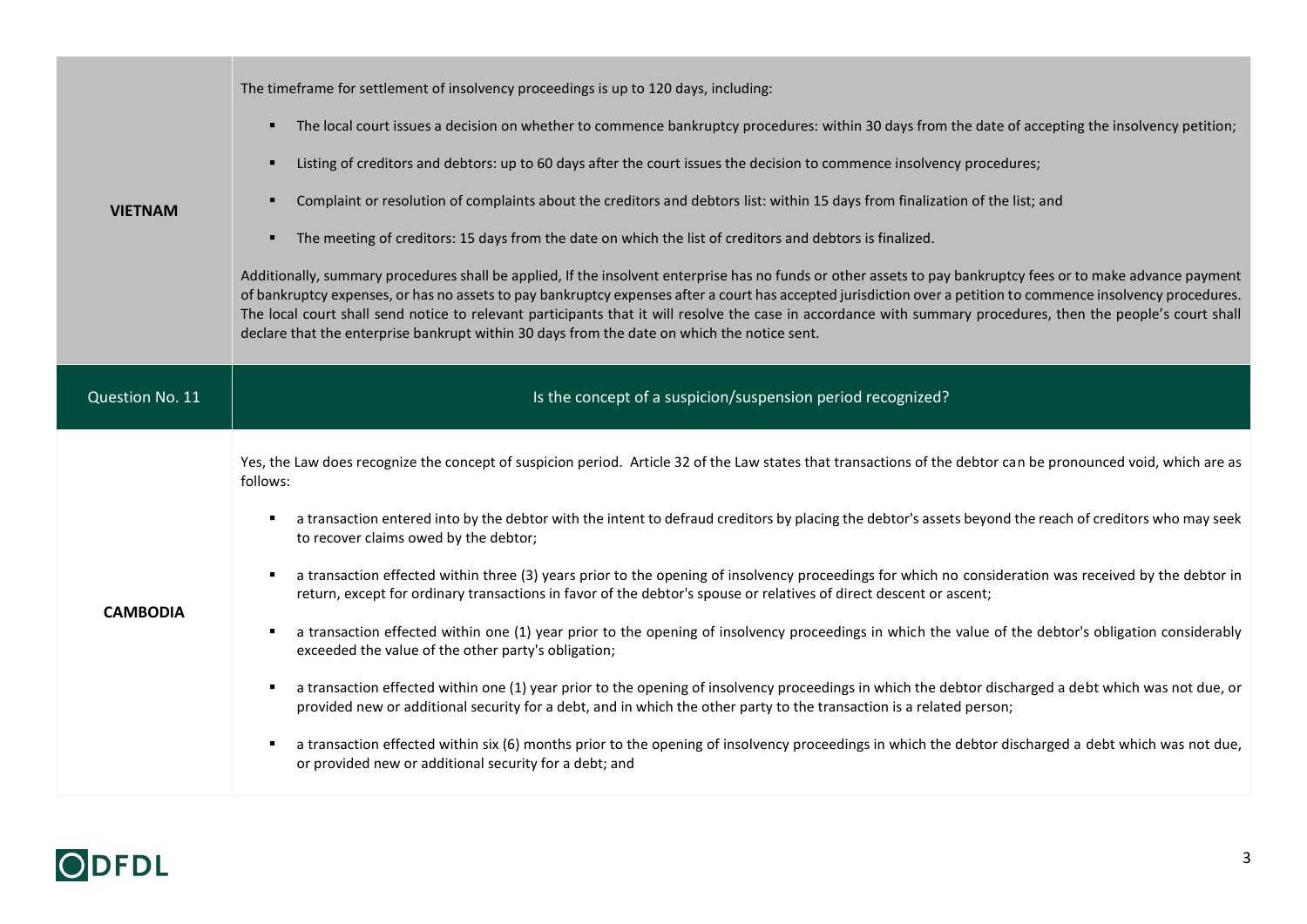|                | a transaction effected within one (1) year prior to the opening of insolvency proceedings in which the debtor discharged a debt which was not due, or<br>٠<br>provided new security, or granted a security right, for a debt.<br>Similar to the concept of a suspension period, Article 23 of the Law allows for the administrator to represent the debtor and manage the debtor's business and<br>the business operations, regardless of whether the business is in the process of winding up.                                                                                                                                                                                                                                                                                                                                                                                  |
|----------------|----------------------------------------------------------------------------------------------------------------------------------------------------------------------------------------------------------------------------------------------------------------------------------------------------------------------------------------------------------------------------------------------------------------------------------------------------------------------------------------------------------------------------------------------------------------------------------------------------------------------------------------------------------------------------------------------------------------------------------------------------------------------------------------------------------------------------------------------------------------------------------|
| <b>LAO PDR</b> | Yes, in rehabilitation proceedings the asset supervisor may request the court to consider to declare null and void the following actions which have been<br>undertaken within 1 year of the filing of the petition:<br>Transfer or assignment of assets of the debtor enterprise to creditors or other individuals;<br>٠<br>Change of unsecured debts to secured debts;<br>٠<br>Settlement of debts with any creditor prior to its term;<br>Sale of assets of the debtor enterprise for less than the market value;<br>л.<br>Waiver of rights to demand receivables;<br>٠<br>Acknowledgment of unreal debt or excess debt; and<br>٠<br>Other actions which benefit any creditor or individual.<br>During the rehabilitation/bankruptcy proceedings the asset supervisor may impose measures to preserve the assets of the enterprise and protect the rights of<br>the creditors. |
| <b>VIETNAM</b> | The concept of a suspicion period is recognized under the Bankruptcy Law.<br>During the suspicion period of six months from the local court issuing a decision to commence bankruptcy procedures, transactions shall be deemed invalid if<br>they fall into any one of the following:<br>The transaction is related to asset assignment not made at market rates;<br>٠<br>Conversion of an unsecured debt into a debt partly or wholly secured by the assets of the enterprise;<br>п<br>Payment or offset which benefits a creditor in respect of a debt that has not yet become due or concerns a sum larger than the overdue debt;<br>п                                                                                                                                                                                                                                        |

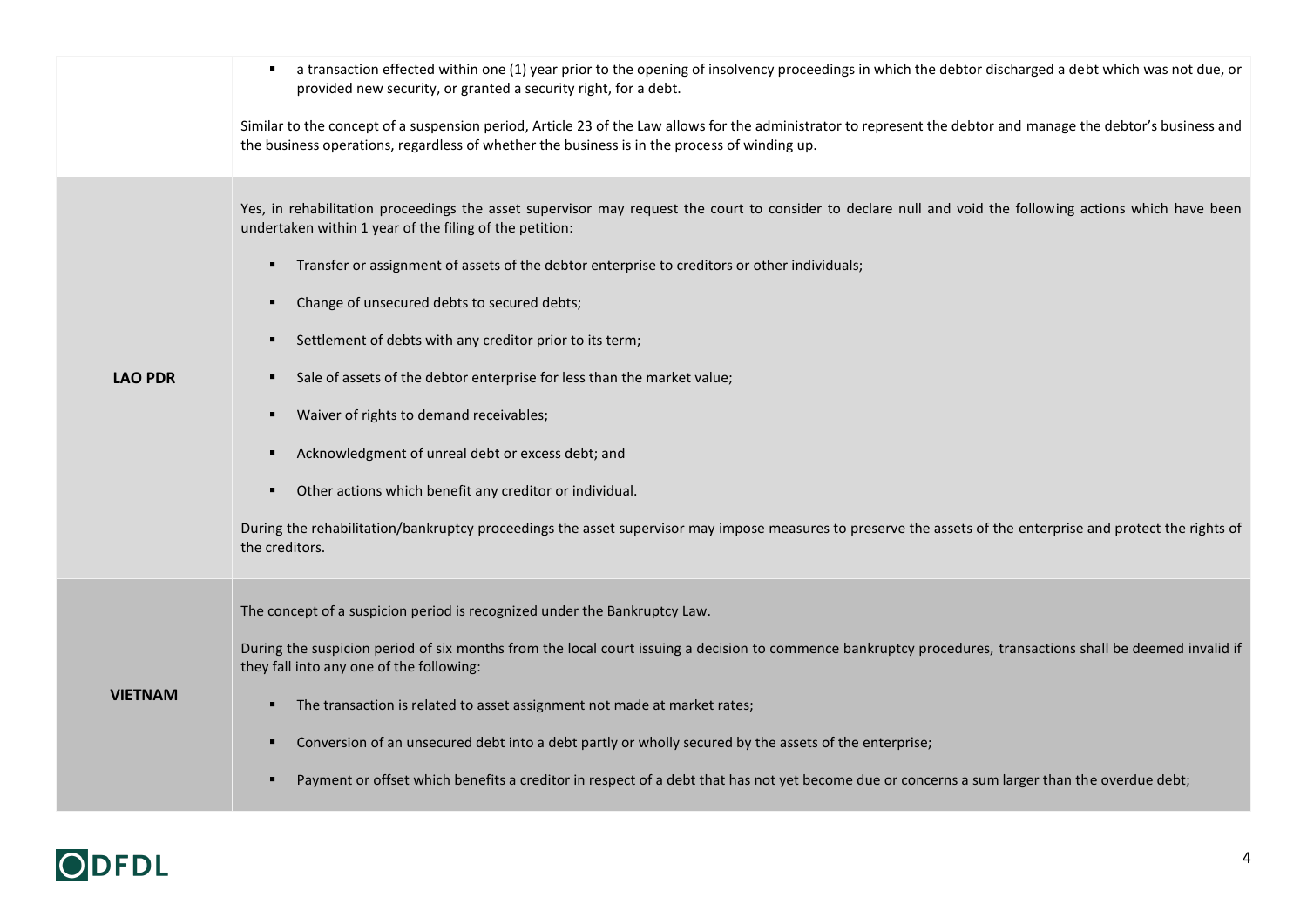|                 | Donation of the assets;<br>The transaction is outside the purposes of the enterprise's business operations; or<br>Other transactions for the purpose of disposing the enterprise's assets.<br>٠<br>Transactions of an insolvent enterprise described above conducted with related parties within 18 months prior to the decision to commence bankruptcy<br>procedures would be deemed invalid.<br>The enterprise may still continue its business operations (except for engaging in certain prohibited transactions) from the decision to initiate bankruptcy<br>procedures up until the enterprise is declared bankrupt. The enterprise must cease its operations from that point. Therefore, the Bankruptcy Law does not<br>contemplate the concept of a suspension period. |
|-----------------|-------------------------------------------------------------------------------------------------------------------------------------------------------------------------------------------------------------------------------------------------------------------------------------------------------------------------------------------------------------------------------------------------------------------------------------------------------------------------------------------------------------------------------------------------------------------------------------------------------------------------------------------------------------------------------------------------------------------------------------------------------------------------------|
| Question No. 12 | When does a corporate insolvency proceeding transition to a winding-up process?                                                                                                                                                                                                                                                                                                                                                                                                                                                                                                                                                                                                                                                                                               |
| <b>CAMBODIA</b> | Under the Law, there is no compulsory order or process that requires that a restructuring be attempted before a liquidation. If the debtor or its creditors seek<br>a restructuring, it will be necessary for them to submit a plan of compromise as part of the insolvency proceeding. However, a plan of compromise is not<br>mandatory and, in the absence of such a plan, the administrator will proceed to liquidate the debtor. Specifically, presenting a plan of compromise under the<br>Law is only possible once the insolvency proceedings have commenced.                                                                                                                                                                                                         |
| <b>LAO PDR</b>  | Once a declaration of the court has been made on enterprise bankruptcy the decision is referred to the Judgment Enforcement Authority for implementation.<br>The Judgment Enforcement Authority is responsible for the collection of assets for distribution. The creditors' committee has the right to monitor and inspect<br>the liquidation of debts. Once the Judgment Enforcement Authority has completed the liquidation, a proposal shall be made to the court to issue an order to<br>close liquidation proceedings.                                                                                                                                                                                                                                                  |
| <b>VIETNAM</b>  | The transition from corporate insolvency to winding up proceedings begins when the local court declares the enterprise bankrupt.                                                                                                                                                                                                                                                                                                                                                                                                                                                                                                                                                                                                                                              |

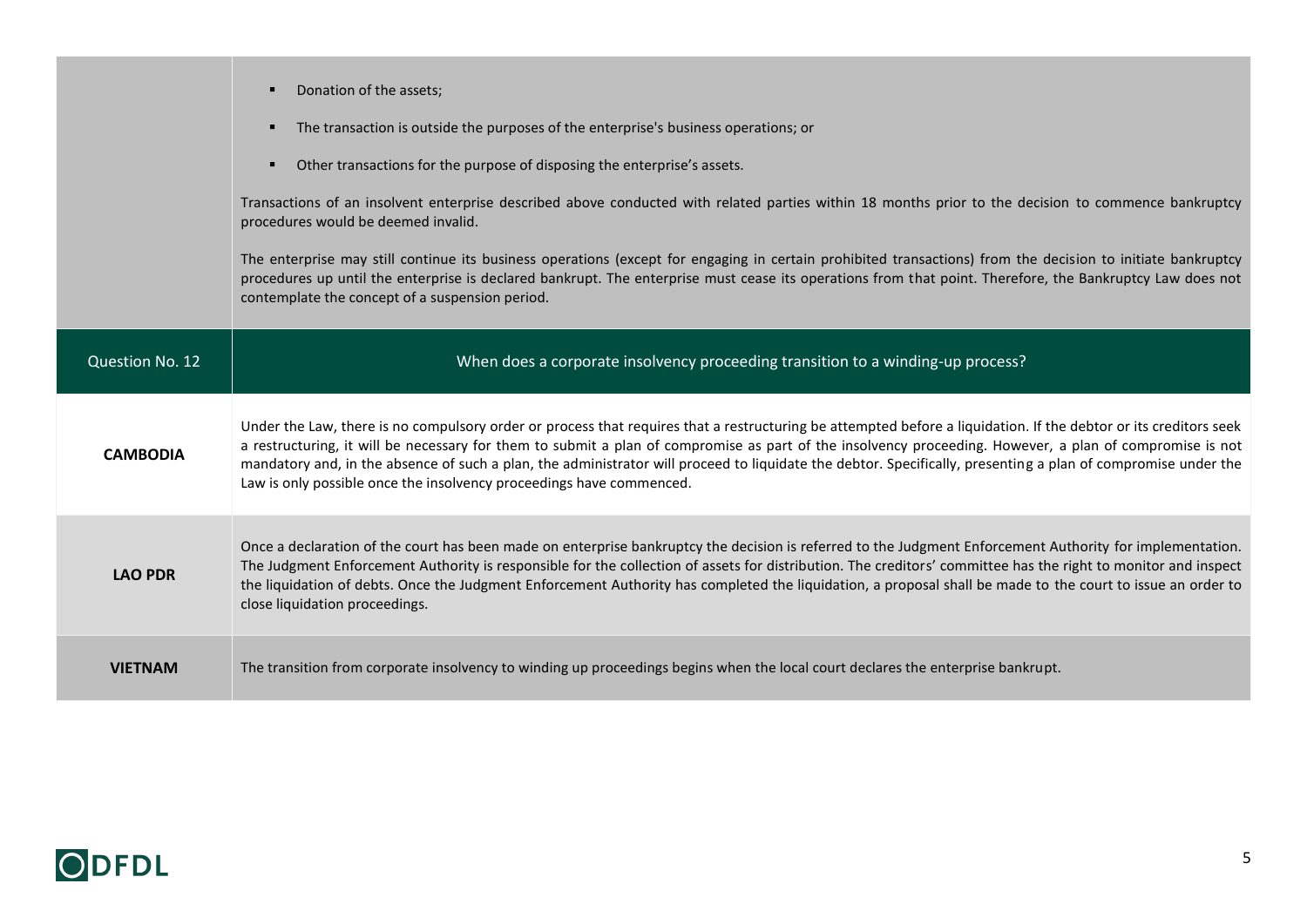| Question No. 13 | Is there a dedicated regulator and a dedicated court or tribunal for insolvency matters?                                                                                                                                                                                                                                                                               |
|-----------------|------------------------------------------------------------------------------------------------------------------------------------------------------------------------------------------------------------------------------------------------------------------------------------------------------------------------------------------------------------------------|
| <b>CAMBODIA</b> | No, there is no dedicated regulator or court/tribunal for insolvency proceedings in Cambodia. Petitions for insolvency are initiated at the general trial level at<br>the courts of first instance in the jurisdiction where the corporate debtor is located. The courts of first instance hear all types of cases, and are not specific to<br>insolvency proceedings. |
| <b>LAO PDR</b>  | There is no dedicated regulator or court for insolvency matters.<br>The commercial chamber of the Provincial and Capital People's Courts where the registered office of the enterprise is located has jurisdiction over rehabilitation<br>and bankruptcy proceedings.                                                                                                  |
| <b>VIETNAM</b>  | No. Provincial courts and level-district courts have jurisdiction to resolve insolvency cases as well as other commercial disputes.                                                                                                                                                                                                                                    |
|                 |                                                                                                                                                                                                                                                                                                                                                                        |
| Question No. 14 | Does the law governing insolvency proceedings provide for personal insolvency and bankruptcy proceedings?                                                                                                                                                                                                                                                              |
| <b>CAMBODIA</b> | Article 3 of the Law states that it governs businesspersons and legal entities that own assets in Cambodia. There is no definition provided for "businessperson"<br>but generally these can be sole proprietorships or natural persons engaged in business.                                                                                                            |
| <b>LAO PDR</b>  | No, the current Bankruptcy Law does not govern personal insolvency it relates to enterprises being a limited company, a partnership, public company, State<br>owned enterprise or a co-operative, but is not applicable to commercial banks or financial institutions. There are also specific provisions dealing micro and small-<br>scale enterprises.               |

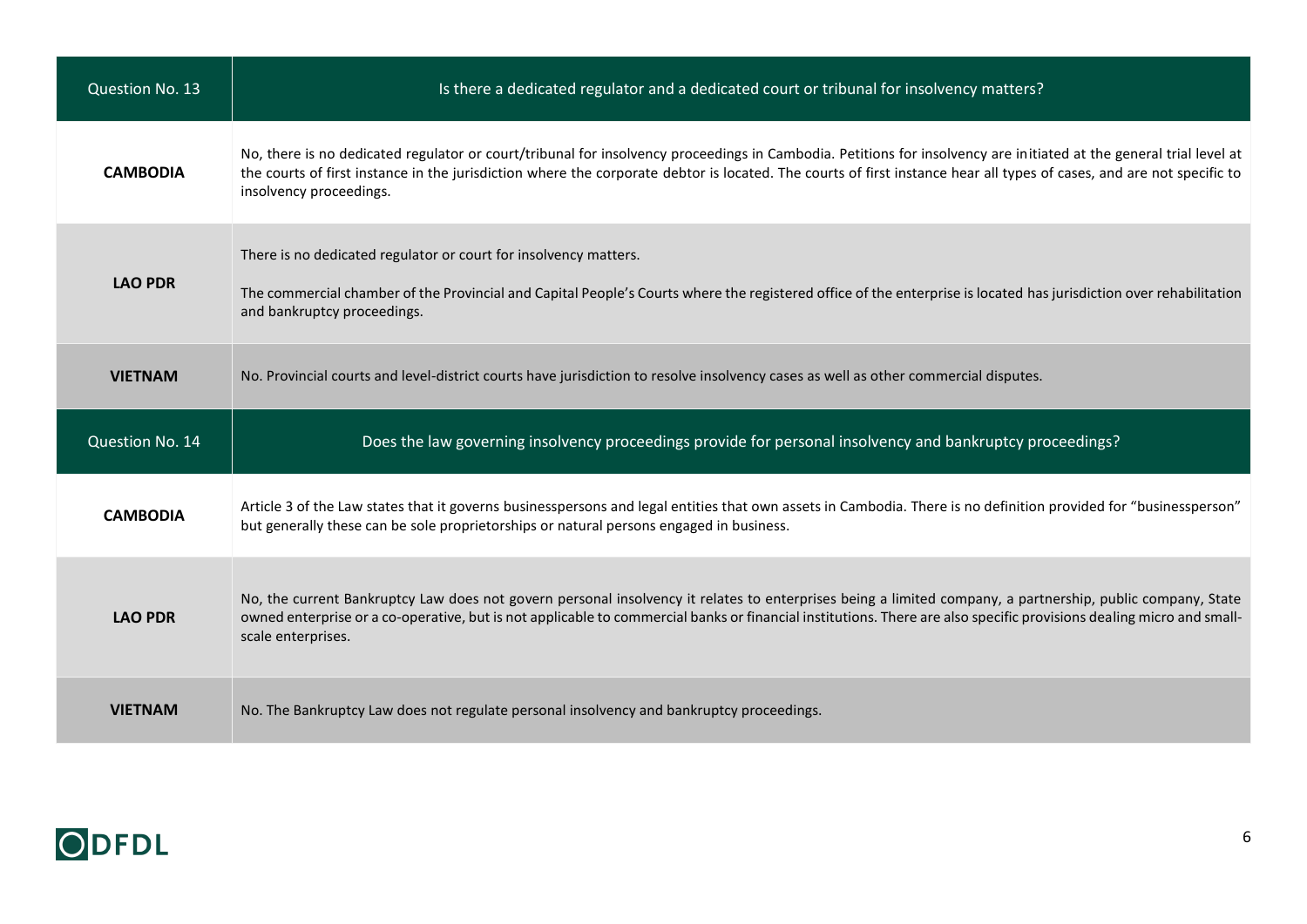| Question No. 15 | Is the concept of transnational or cross-border insolvency recognized?<br>And, are there separate provisions dealing with cross-border insolvency?                                                                                                                                                                                                                                                                                                                                                                                                                                                                                                                                                                                                                                                                                                                                                                         |
|-----------------|----------------------------------------------------------------------------------------------------------------------------------------------------------------------------------------------------------------------------------------------------------------------------------------------------------------------------------------------------------------------------------------------------------------------------------------------------------------------------------------------------------------------------------------------------------------------------------------------------------------------------------------------------------------------------------------------------------------------------------------------------------------------------------------------------------------------------------------------------------------------------------------------------------------------------|
| <b>CAMBODIA</b> | Articles 3 and 6(2) of the Law govern insolvency proceedings with corporate entities having assets located in Cambodia. We note that once the Law applies to a<br>domestic debtor, there is no express limitation under the Law that would prevent an administrator from subjecting foreign assets of a domestic debtor to the<br>insolvency proceeding under the Law.<br>However, under Article 199(d) of the Code of Civil Procedure of Cambodia (effective 6 July 2006), foreign court judgments are not enforceable in Cambodia<br>unless amongst other requirements, there is a guarantee of reciprocity between Cambodia and the foreign country in which the court is based.<br>We also note that Cambodia has not adopted the UNCITRAL Model Law on Cross-border Insolvency (1997) or the UNCITRAL Model Law on Recognition and<br>Enforcement of Insolvency-Related Judgments (2018).                             |
| <b>LAO PDR</b>  | The Lao PDR is not a signatory to any treaties on international insolvency nor are there separate provisions in the Bankruptcy Law dealing with cross-border<br>insolvency.<br>Foreign judgments with respect to insolvency proceedings in other countries would need to be enforced in the Lao PDR in accordance with the Civil Procedure<br>Law (№ 13/NA, 4 July 2012) which provides for the recognition of foreign judgments subject to certain conditions.                                                                                                                                                                                                                                                                                                                                                                                                                                                            |
| <b>VIETNAM</b>  | Yes. The concept of transnational or cross-border insolvency is recognized under the Bankruptcy Law.<br>Bankruptcy procedures involving overseas assets or participants must comply with the Bankruptcy Law. During the resolution of bankruptcy cases involving<br>foreign elements, the local courts shall follow judicial mandate procedures in accordance with mutual judicial assistance agreements to which Vietnam is a<br>contracting party or on the principle of reciprocity. Judicial mandate procedures shall be conducted in accordance with the laws on civil procedure and based<br>on mutual judicial assistance.<br>The recognition and enforcement of a decision on the resolution of bankruptcy issued by a foreign court shall be implemented in accordance with mutual judicial<br>assistance agreements to which Vietnam is a contracting party and other regulations on mutual judicial assistance. |

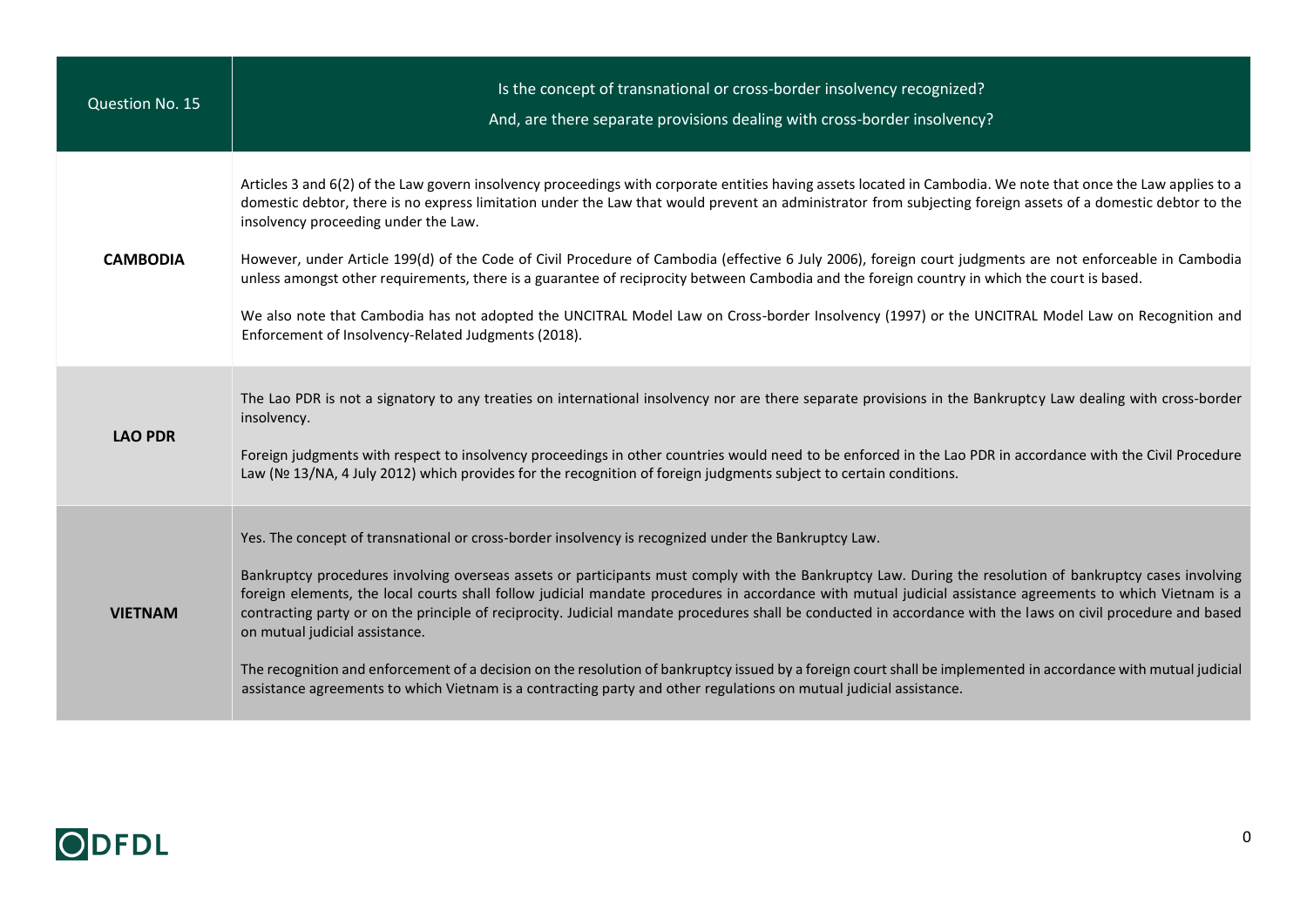## **KEY CONTACTS**

If you have any questions or would like to know to more about the insolvency regime in the respective jurisdictions, please contact:

## **CAMBODIA LAO PDR VIETNAM**



**[Chris Robinson](https://www.dfdl.com/locations/cambodia/cambodia-team/chris-robinson/)** Partner, Co-Head of the Regional Restructuring & Insolvency Practice [chris.robinson@dfdl.com](mailto:kristy.newby@dfdl.com)



**[Kristy Newby](https://www.dfdl.com/locations/lao-pdr/lao-pdr-team/kristy-newby/)** Managing Director of Lao PDR [kristy.newby@dfdl.com](mailto:kristy.newby@dfdl.com)



**[Hoang Phong Anh](https://www.dfdl.com/people/partners/hoang-phong-anh/)** Partner, Vietnam [phonganh.hoang@dfdl.com](mailto:phonganh.hoang@dfdl.com)